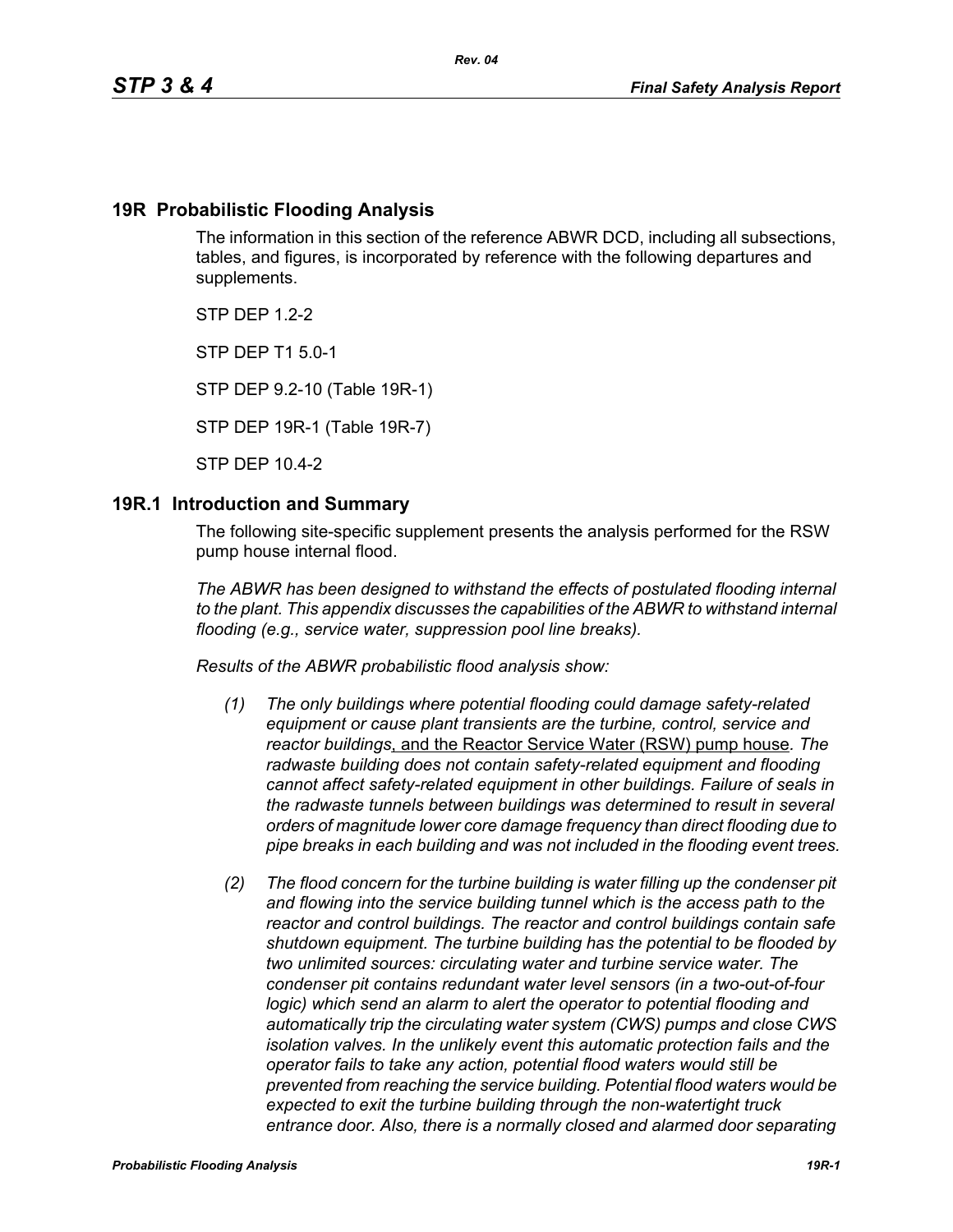*the turbine and service building access tunnel. If this door were to open due to water pressure from the flood, watertight doors at the entrances to the reactor and control buildings from the service building should prevent damage to safety-related equipment. Turbine service water (TSW) breaks must be manually mitigated by either tripping the pumps, or closing valves, or opening the truck entrance door. Sufficient time is available to complete these actions (greater than several hours) due to the relatively low TSW flow and the large size of the turbine building. CWS breaks dominate the CDF so no TSW event trees were completed. Thus, no impact on plant safety is expected from potential turbine building flooding. The estimated core damage frequency from turbine building flooding is extremely small for a plant with a low power cycle heat sink (PCHS) and is slightly higher for a high PCHS.*

*(3) The control building could potentially be flooded by the reactor building service water (RSW) system which is an unlimited source or by breaks in the Fire Water System. The control building has six floors but floor drains and stairwells would direct all potential flood waters to the bottom floor where the safety-related reactor building cooling water (RCW) system components are located. There are three divisions of RCW/RSW in physically separate rooms with watertight doors.*

*The RCW/RSW rooms in the control building lower level contain two sets of water level sensors in each division in a two-out-of-four logic. The first set of sensors send an alarm signal to the operator at 0.4 meter. The second set of sensors are actuated at 1.5 meters and send an alarm signal to the operator and trip the RSW pumps and close RSW system isolation valves in the affected division. Water remaining in the lines between the control building and the ultimate heat sink could be siphoned or* drained *into the control building. The water pumped into the control building prior to isolation of the RSW system and the water drained in from the RSW line outside is limited to affecting only one RCW division. The two other safety divisions (or alternate means) would remain undamaged and able to be used to achieve safe shutdown if necessary. The estimated core damage frequency from RSW flooding is extremely small.*

*Fire Water System breaks could cause flooding in all three safety divisions on a given floor since doors separating the divisions do not have sills. Floor drains and other floor openings in all three divisions ensure that postulated fire water breaks, if unisolated, will be directed to the first floor. The CDF for fire water flooding in the Control Building is extremely small.*

*The total control building flooding CDF is extremely small.*

(4) *The reactor building is adequately protected from flooding concerns by the following:*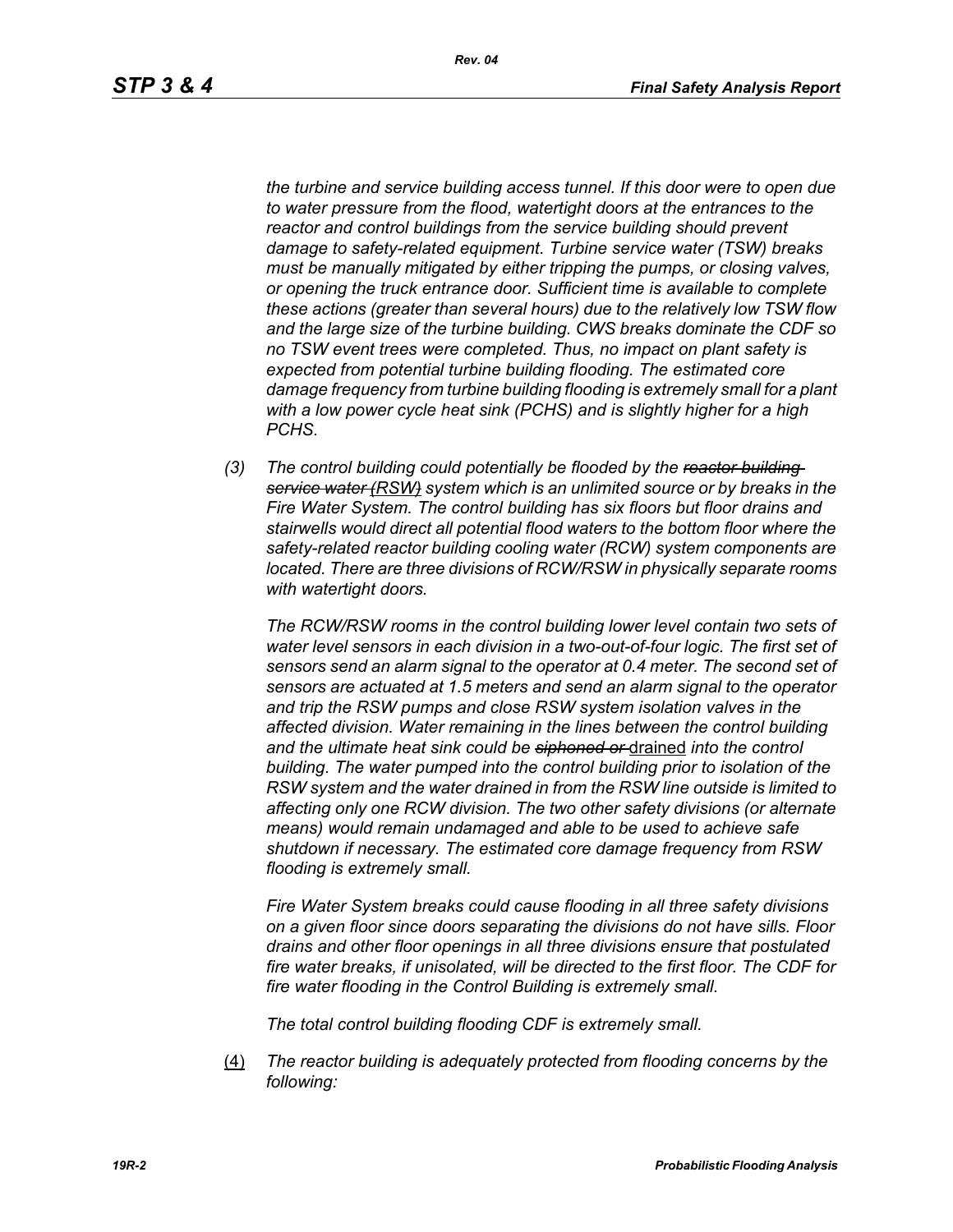(5) The RSW pump house could also be potentially flooded by breaks in the RSW system, which is an unlimited source of water from the Ultimate Heat Sink (UHS). The RSW pump house has two floors, the pump room floor at elevation (-) 18 ft, and the electrical and HVAC room at elevation 14 ft, and is divided into three physically separate sections, by 3 hour fire-rated concrete walls and 3 hour fire-rated watertight doors between the pump rooms and between the electrical and HVAC rooms. The watertight doors provide emergency and maintenance access to the rooms on each level. The watertight doors are capable of withstanding full flood pressure in either direction, and are alarmed at a security alarm station if open, and in the Control Room if not dogged closed.

The roof of the RSW pump house is at elevation 50 ft, which is above the site Design Basis Flood level. There are no openings into the RSW pump house below 50 ft. The entrance to the RSW pump house is from the roof.

Within each RSW pump rooms, two lines from the UHS, at approximately *11*8 ft elevation, supply water to the two, horizontal RSW pumps in each division through a normally open, locked open, manual valve. After the RSW pump, the associated RSW strainer, and the pump discharge isolation motor operated valve (MOV), the RSW supply lines combine into a single supply line per division with a division isolation MOV. RSW then passes into the divisionally separated RSW tunnel to supply the RSW/RCW heat exchangers in the basement of the Control Building. Return from the RSW/RCW heat exchangers enters the associated divisionally separated RSW tunnel, enters and passes through the RSW pump room, the return isolation MOV, and discharges to the UHS basin above the UHS operating water level.

The RSW supply line to each RSW pump is designed in accordance with break exclusion criteria, which eliminates pipe stress as a potential failure mechanism. In addition, UHS water is treated to minimize the effects of corrosion and fouling and the reinforced concrete wall common to the UHS basin and RSW pump house is designed with reduced allowable stresses to minimize the potential for concrete cracking.

Two sets of water level sensors in each division pump room are arranged in a two-out-of-four logic. The first set of sensors end an alarm signal to the operator at 0.4 meter. The second set of sensors are actuated at 1.5 meters and send an alarm signal to the operator and trip the RSW pumps and close the RSW motor operated isolation valves in the affected division. The RSW line before the automatic isolation valve in the pump discharge is isolable with operator action to unlock and close the normally open, locked open manual suction isolation valve.

With an unisolable break in a RSW line, the pump room will flood, the electrical and HVAC room above the pump room will flood, and water will exit the RSW pump house through HVAC ventilation intake and discharge penetrations in the roof of the RSW pump house (one set for each division)

ı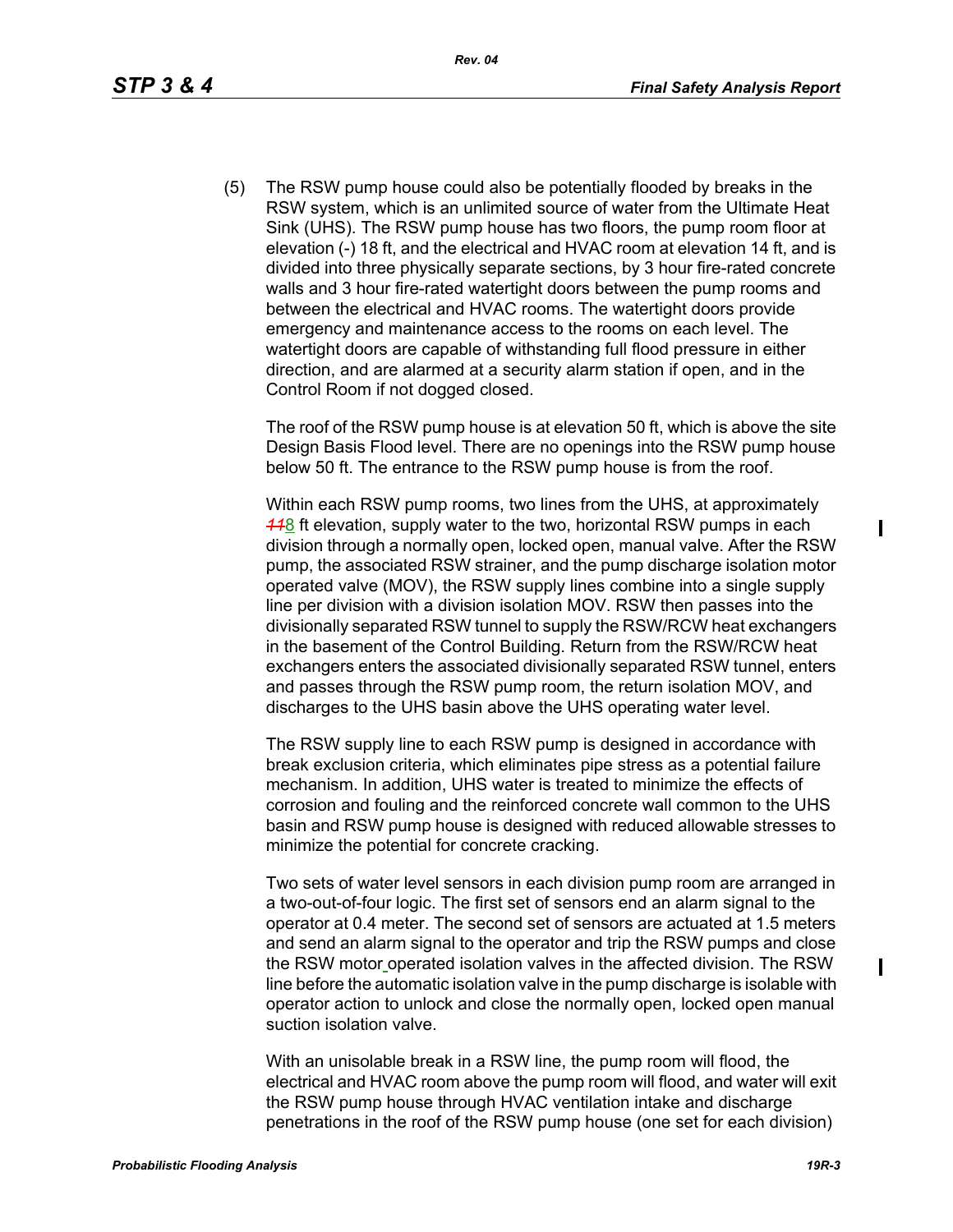disabling the associated RCW and essential core cooling system division. The other two safety division (or alternate means) would remain undamaged and able to be used to achieve safe shutdown. The estimated core damage frequency from RSW pump house flooding is extremely small.

Fire Water System breaks could cause flooding in a single RSW division, but the division separation described above serves to limit the effects of Fire Water System breaks to that RSW division. The expected flood effects from fire water system breaks in a single RSW division are not expected to be as severe as the RSW piping breaks analyzed because the flow rates are significantly less allowing more time for operator action to stop or reduce the flow. The core damage frequency for fire water flooding in the RSW pump house is extremely small.

The total RSW pump house flooding core damage frequency is extremely small.

(6) *(4) The total RSW pump house flooding core damage frequency is extremely small. The estimated total core damage frequency from internal flooding is very small for a high PCHS. This low risk level is attributable to the relatively*  low probability of large internal floods and the physical separation of certain *safety equipment in the ABWR design. It is highly unlikely that a single flood can result in loss of more than one safety division. Where there is a potential for large flood sources to affect equipment in more than one division, instrumentation for detecting the flood and isolating the flood source is provided. The two remaining safety divisions and alternate core cooling and decay heat removal features (e.g., AC independent water addition, power conversion system) give high assurance of achieving safe shut down.*

### **19R.3 Screening Analysis (Water Sources and Buildings)**

*In order to focus the flooding analysis on buildings and water sources that have the potential to cause flooding concerns, a screening analysis was completed to eliminate sources and buildings that, for various reasons, do not require further analysis.*

*The screening analysis was carried out for each of the buildings. From a safe shutdown perspective, the radwaste building does not contain any equipment that is required for safe shutdown and because of physical separation, flooding cannot affect safe shutdown equipment in other buildings. Therefore, the radwaste building was not evaluated further for flooding concerns. Failure of seals in the radwaste tunnels between buildings was determined to result in several orders of magnitude lower core damage frequency than direct flooding due to pipe breaks in the buildings and was not included in the flooding event trees. Adequacy of these seals should be confirmed by the COL applicant. The turbine building does not contain any safe shutdown equipment but a flood could cause a turbine trip which is an accident initiator. Also, the turbine building is next to the service building which is the access to the reactor and control buildings and so flooding between the two buildings must be considered. The reactor and the control buildings*, and the RSW pump house *contain safe shutdown equipment (e.g., RHR, RCIC, HPCF, RSW, Class 1E batteries). The flooding analysis*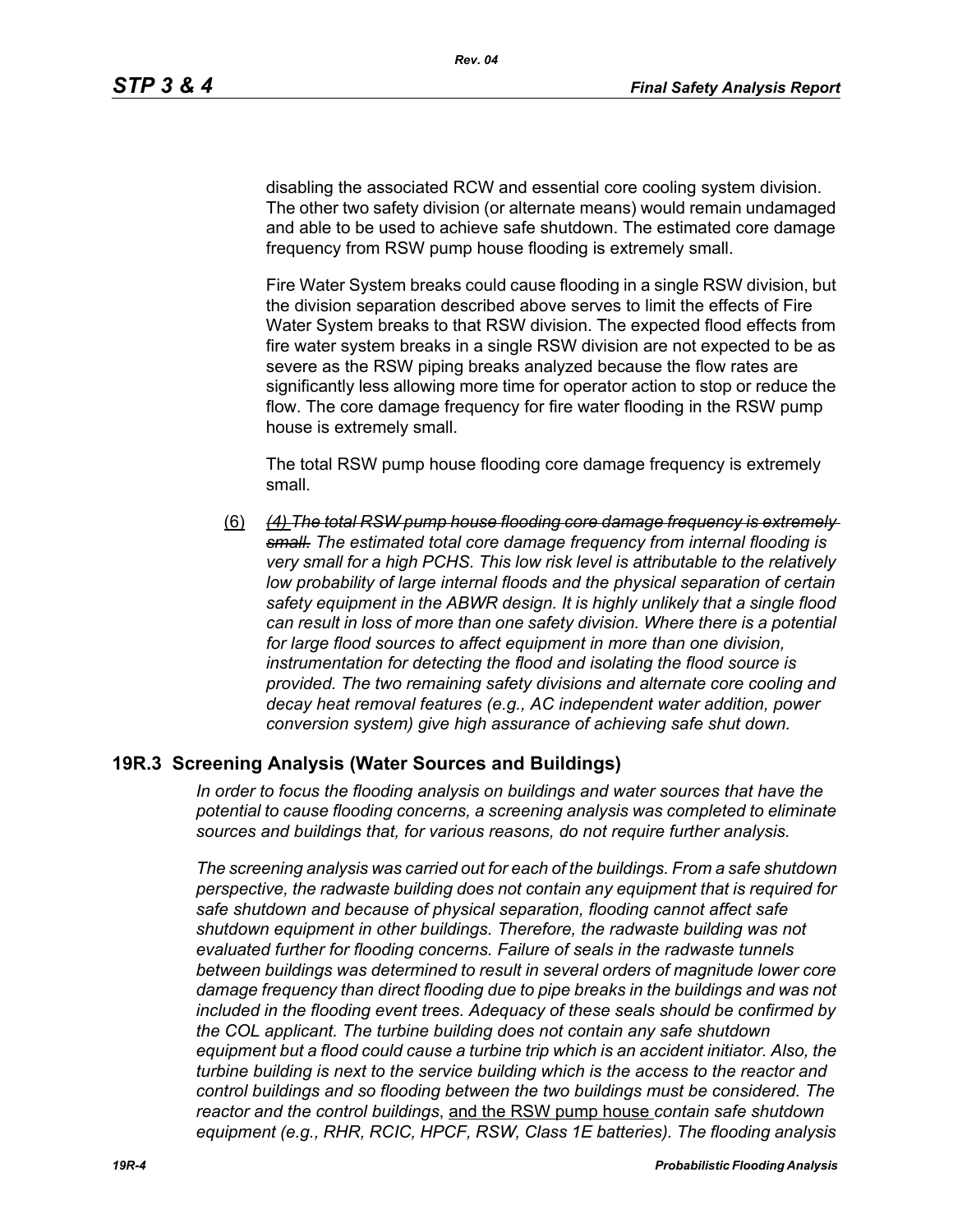*will thus focus on the turbine, control, service and reactor buildings*, and the RSW pump house*, all of which either contain safety-related equipment or where flood damage could result in plant transients.*

### **19R.4 Deterministic Flood Analysis**

The following site-specific supplement presents the analysis performed for the RSW pump house internal flood.

*This subsection summarizes the physical design features of the ABWR that are capable of mitigating the effects of potential floods. A more detailed discussion of ABWR flooding features is contained in Tier 2 Subsection 3.4. The analysis will focus on the turbine, control, and reactor buildings,* and the RSW pump house.

### **19R.4.2.4 Watertight Doors**

STP DEP T1 5.0-1

The following site-specific supplement presents the analysis performed for the RSW pump house internal flood.

*ECCS equipment rooms on the first floor of the reactor and control buildings*, the RSW pump rooms, and the RSW electrical and HVAC rooms *have watertight doors. Also, external entrances to the control and reactor buildings below* flood *level* (Refer to Section 3.4) *have watertight doors.* The external entrance to the RSW pump house is above the design basis flood level. *The entrance to other divisional rooms have fire rated doors. These doors are normally closed and are included in the security surveillance system. These doors can be opened only with a card key and if left open security personnel will be alerted immediately. This system gives high assurance that the divisional separation will not be breached due to a door being inadvertently left open. The alarm system can detect if a watertight door is closed but not if it is dogged.*  The watertight doors in the RSW pump house are alarmed in the Control Room if the door is not dogged. *A once per shift walkdown will ensure that watertight doors remain dogged when not in use.*

### **19R.4.2.5 Floor Drains**

The following site-specific supplement presents the analysis performed for the RSW pump house internal flood.

*The reactor and control buildings*, and the RSW pump house *contain floor drains to direct potential flood waters to rooms where sumps and sump pumps are located. The drain system is sized to withstand breaks in the fire water system which is the most probable flood source for these two buildings. Sizing of the drain system will include provisions for plugging of some drains by debris.*

## **19R.4.3 Turbine Building Features**

 $STP$  DFP 12-2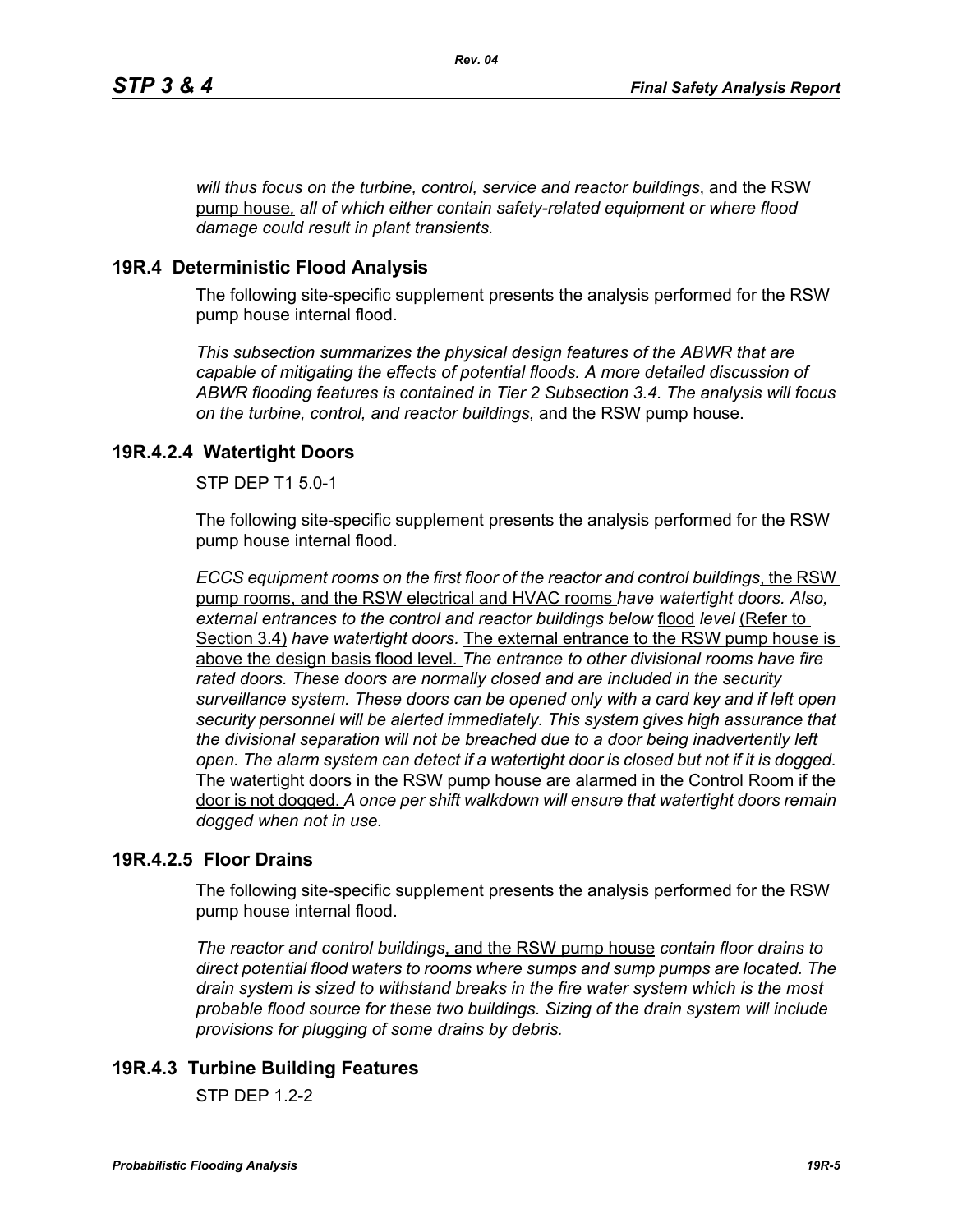*There is no safety-related equipment located in the* The *turbine building. It is included as part of the detailed flood analysis because it containsnon safety-related equipment (e.g., condenser, condensate pumps) that could be used to achieve safe shutdown if required, a turbine building flood could result in a turbine trip which is a transient initiator, and because it is connected to the control and reactor buildings through the service buildings access tunnel. Since the control and reactor buildings contain safetyrelated equipment, interbuilding flooding must be addressed.*

STP DEP 10.4-2

*If either the circulating or turbine service water systems were to develop a leak and flood the turbine building, several features exist to mitigate the consequences of the flood. There are* four circulating water pumps and three turbine service water pumps with **threefour** circulating water pumps and two turbine service water pumps in operation *supplying water* from the intake structure to the screenhouse *to the turbine building. Each pump has an associated motor operated isolation valve* with the isolation valve on any idle circulating water pump closed. *The condenser pit has redundant water level sensors arranged in a two-out-of-four logic. If flooding were to occur, the level sensors would alert the control room operator, trip the CWS pumps and close CWS valves. For breaks in the TSW system, adequate time (greater than 2 hours) is available for operator action to trip pumps, or close isolation valves, or open the truck entrance door.*

### **19R.4.4 Control Building**

STP DEP 19R-1

*The RCW/RSW rooms contain two sets of diverse safety grade level sensors in a two out of four logic. The first set is located at 0.4 meters from the floor and is intended to alert the control room operator to investigate for the presence of water in the RCW/RSW rooms. The second set of sensors are located at 1.5 meters and informs the control room operators that a serious condition exists that needs immediate attention. In addition, the upper level sensors trip the RSW pumps and close*  redundant supply side *motor operated isolation valves in the RSW system of the affected division.* Redundant motor-operated valving is provided to ensure that the UHS basin water does not gravity drain to the control building.

*Anti-siphon capability (e.g., vacuum breakers, air breaks) is included to prevent continued flooding in the event that the RSW pump is tripped but the isolation valves do not close. Figure 19R-2 depicts the RSW system. Given that the pumps have tripped, actuation of the anti-siphon* redundant automatic isolation *capability will terminate the flood. The ABWR UHS cannot gravity drain into the control building.*

*From the above, it is concluded that the only flooding concern in the control building is a leak in the RSW system that threatens the RCW system motors in the RCW/RSW rooms. If the upper level sensor alarms, it is a clear indication of a major RSW system leak in the RCW/RSW room.*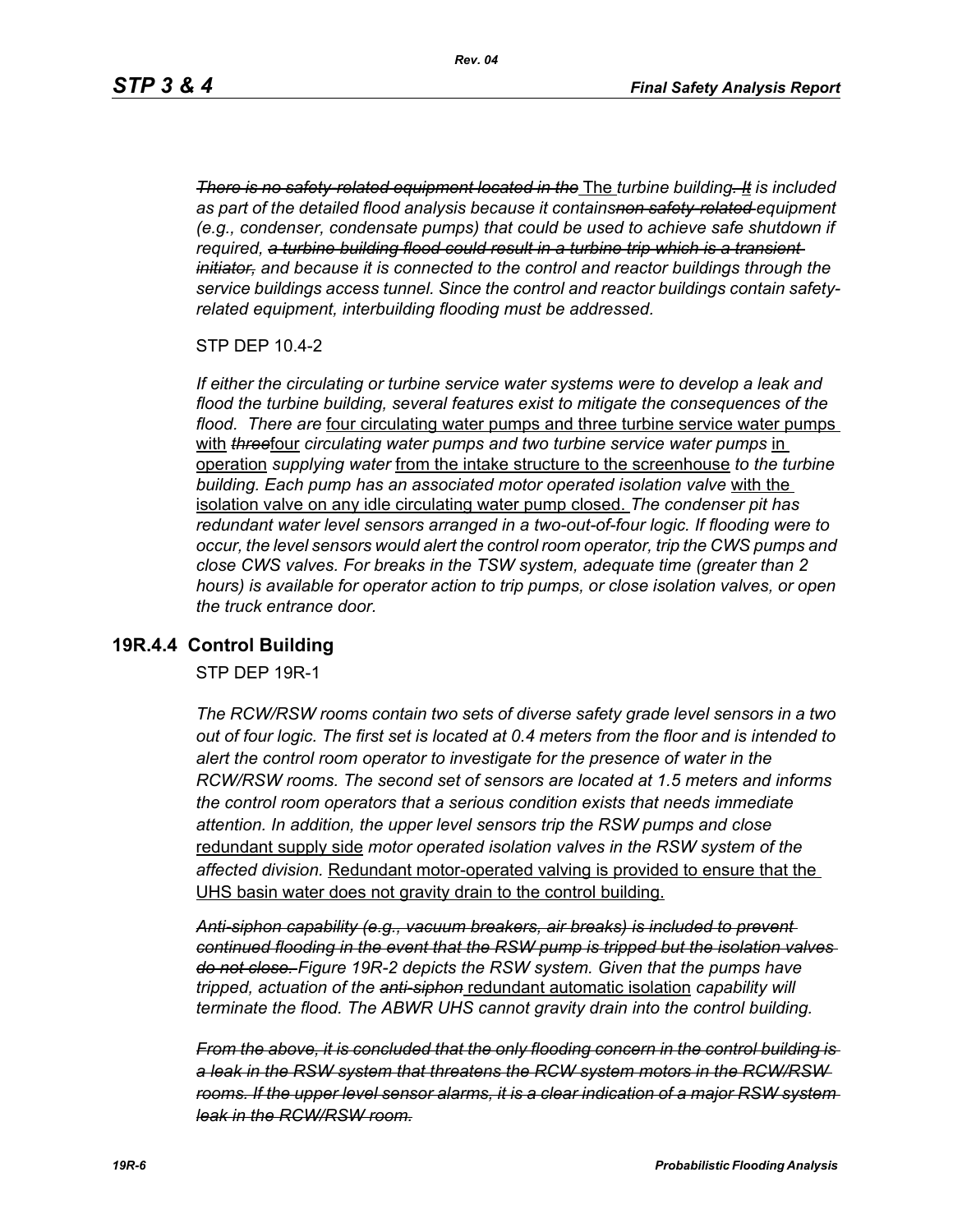*The following assumptions are used in this "worst case" control building flood:*

- *(1) The ultimate heat sink (UHS) is at an elevation higher than the control building RCW/RSW rooms such that siphoning draining of UHS water through the RSW system to the RCW/RSW rooms is possible.*
- *(2) There is a maximum of 4000 meters of pipe (2000 each for supply and return) between the UHS and the RCW/RSW room which can be discharged to the RCW/RSW room following RSW pump trip.*
- *(2) (3) The size of the RSW crack is about 103 cm2 (16 in2) per ANSI/ANS- 58.2 and BTP MEB 3-1.*
- *(3) (4) The leak occurs in the RCW/RSW room.*
- *(4) (5) No operator action was assumed.*

*The results of this "worst case" control building flood are:*

- *(1) A leak occurs in the RCW/RSW room with the RSW pump running and the lower level sensor alarms at 0.4 meters.*
- *(2) The water level continues to rise and reaches the high level sensor. The RSW pumps in the leaking division are tripped at 1.5 meters.*
- *(3) Water flows into the RCW/RSW room from the 4000 meters of RSW pipe piping outside the control building.*
- *(4) No water leaves the flooded room and only one division of RCW is affected.*

*The RCW/RSW rooms contain two sets of diverse safety grade level sensors in a two out of four logic. The first set is located at 0.4 meters from the floor and is intended to alert the control room operator to investigate for the presence of water in the RCW/RSW rooms. The second set of sensors are located at 1.5 meters and informs the control room operators that a serious condition exists that needs immediate attention. In addition, the upper level sensors trip the RSW pumps and close redundant supply side motor operated isolation valves in the RSW system of the affected division.*

*Redundant motor-operated valving is provided to ensure that the UHS basin water does not gravity drain to the control building.*

*From the above, it is concluded that the only flooding concern in the control building is a leak in the RSW system that threatens the RCW system motors in the RCW/RSW rooms. If the upper level sensor alarms, it is a clear indication of a major RSW system leak in the RCW/RSW room. The following assumptions are used in this "worst case" control building flood:*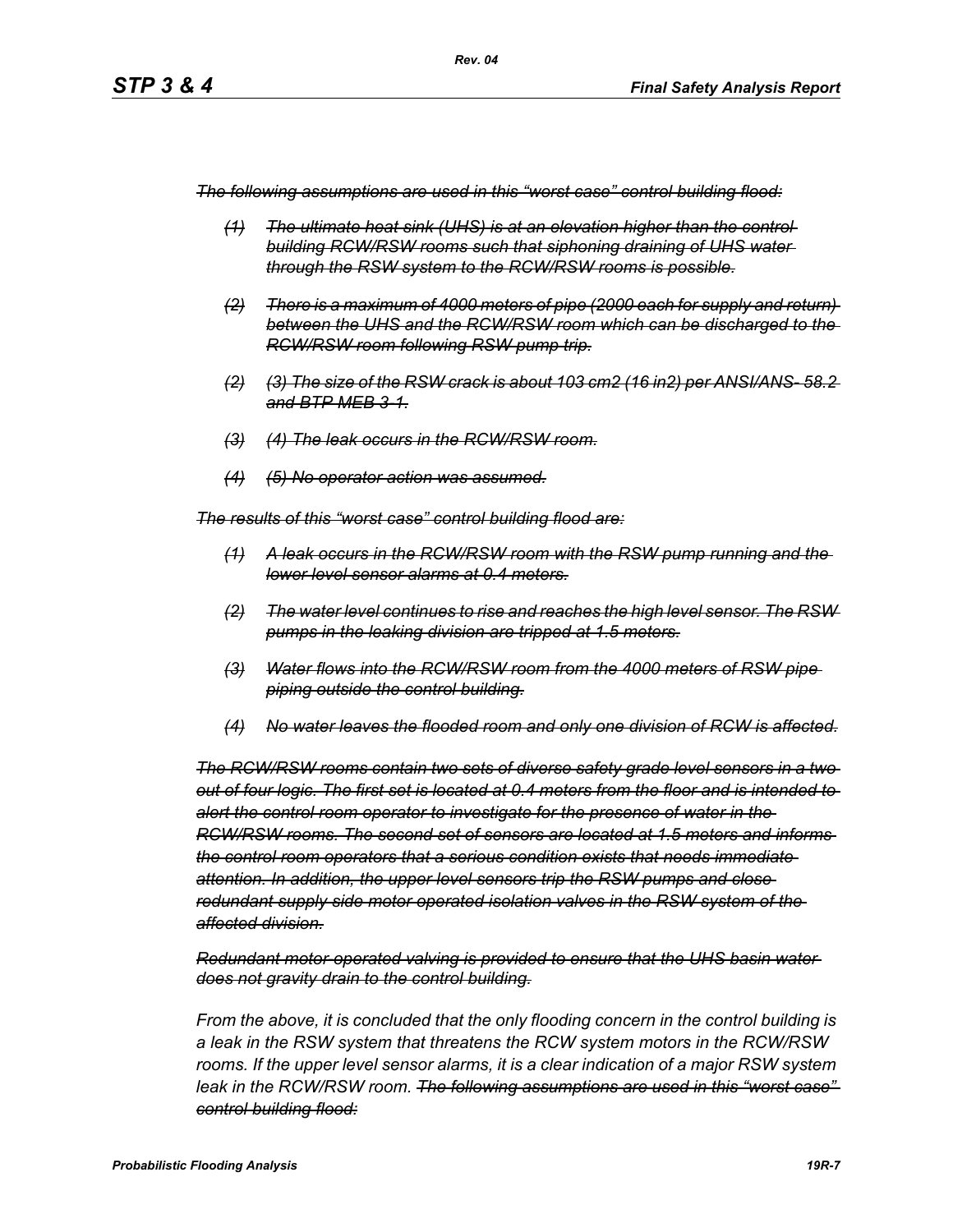*The following assumptions are used in this "worst case" control building flood:*

- (1) *(5)The ultimate heat sink (UHS) is at an elevation higher than the control building RCW/RSW rooms such than*that draining *siphoning of UHS water through the RSW system to the RCW/RSW rooms is possible.*
- (2) *(6)There is a maximum approximately of* 580*4000 meters of pipe (*270 m*2000 each for supply and* 310 m *return) between the UHS and RCW/RSW room which can be discharged to RCW/RSW room following RSW pump trip.*
- (3) *(7)The size of the RSW crack is about 103 cm2 (16 in2) per ANSI/ANS-58.2 and BTP MEB 3-1.*
- (4) *(8)The leak occurs in the RCW/RSW room.*
- (5) *(9)No operator action was assumed.*

*The results of this "worst case" control building flood are:*

- *(1) A leak occurs in the RCW/RSW room with the RSW pump running and the lower level sensor alarms at 0.4 meters.*
- *(2) The water level continues to rise and reaches the high level sensor. The RSW pumps in the leaking division are tripped* and redundant supply isolation valves are automatically isolated at 1.5 meters.
- *(3) Water flows into the RCW/RSW room from the 4000*580 *meters of RSW pipe outside the control building.*
- *(4) No water leaves the flooded room and only one division of RCW is affected.*

### **19R.4.6 RSW Pump House**

The following site-specific supplement presents the analysis performed for the RSW pump house internal flood.

The RSW pump house contains the safety-related RSW pumps and support equipment that could be used to achieve safe shutdown. Potential flooding of the RSW pump house could thus negatively impact the plant's ability to reach and maintain safe shutdown.

Of the two sources of water in the RSW pump house listed in Table 19R-1, the fire water system flowrate is low and the system contains a flow alarm to alert the operator to a potential flooding condition. Adequate time would be available to locate and isolate fire water system leaks before any safety-related equipment would be damaged.

The only flooding concern in the RSW pump house are potential leaks in the RSW system from the UHS, which is an unlimited source. Leaks in the RSW piping could cause flooding damage to the RSW pumps in the bottom floor and, if unisolated, the electrical and HVAC equipment in the floor above. The three RSW divisions are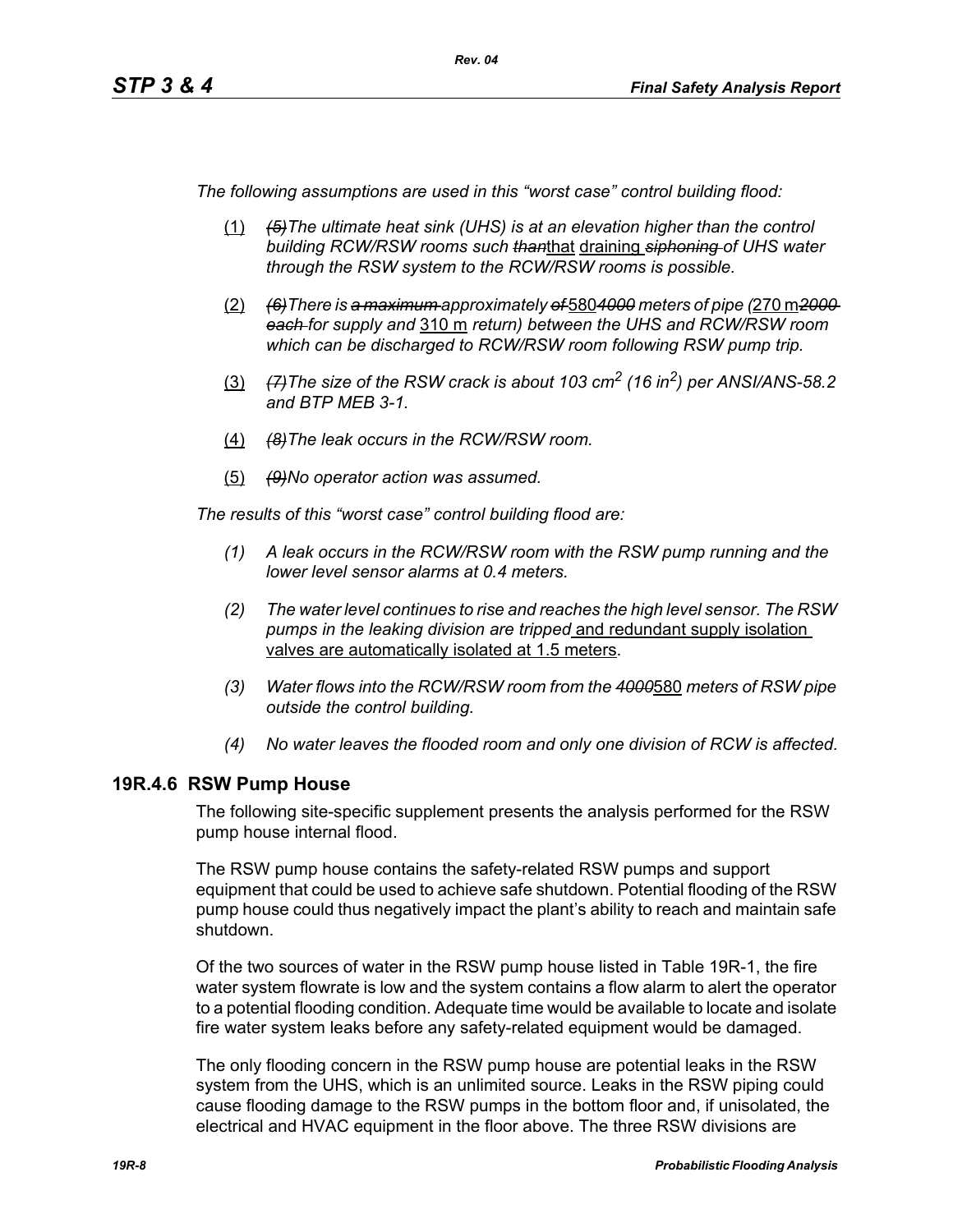physically separated into watertight compartments to the roof level. Each room is equipped with a sump pump.

Two sets of water level sensors in each division pump room are arranged in a two-outof-four logic. The first set of sensors send an alarm signal to the operator at 0.4 meter. The second set of sensors are actuated at 1.5 meters and send an alarm signal to the operator and trip the RSW pumps and close the RSW motor-operated isolation valves in the affected division. The RSW line before the automatic isolation valve in the pump discharge is isolable with operator action to unlock and close the normally open, locked open manual suction isolation valve.

From the above, it is concluded that the only flooding concern in the RSW pump house is an unisolable leak in the RSW piping that threatens the RSW motors and associated support equipment. If the upper level sensor alarms, it is a clear indication of a major RSW system leak in the RSW pump house.

The following assumptions are used in this "worst case" RSW pump house flood:

- (1) The size of the RSW crack is approximately 103  $\text{cm}^2$  (16 in<sup>2</sup>) per ANSI/ANS-58.2 and BTP MEB 3-1.
- (2) The leak occurs in the RSW pump room.
- (3) No operator action was assumed.

The results of this "worst case" RSW pump house flood are:

- (1) A leak occurs in the RSW pump room and the lower level sensor alarms at 0.4 meters.
- (2) The water level continues to rise and reaches the high level sensor. The RSW pumps in the leaking division are tripped at 1.5 meters.
- (3) Water flows into the RSW room from the UHS.
- (4) No water leaves the flooded division until it exits the HVAC supply and return at the roof of the RSW pump house. Only a single division of RSW and ECCS is affected.

From the above, it is concluded that there are no flooding concerns in the RSW pump house because most sources of water are either not large enough or leak at small enough rates that no equipment damage could reasonably occur. The only potential water source of concern is the RSW system and only one division of RSW would be affected. The reactor could be brought to safe shutdown using equipment from the other two divisions.

### **19R.5.2 Methodology**

The following site-specific supplement presents the analysis performed for the RSW pump house internal flood.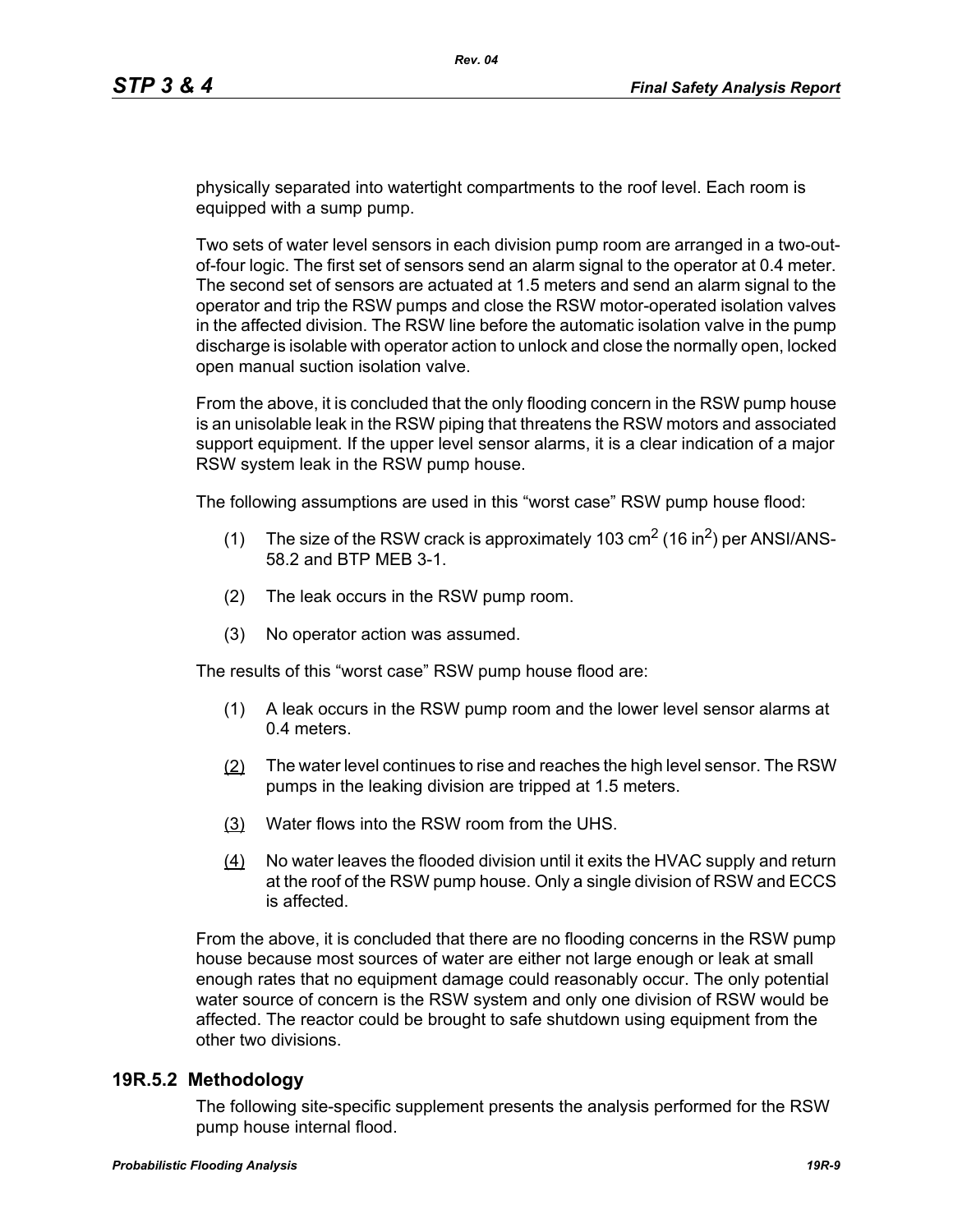(5) For the RSW pump house flood evaluation, the data developed to quantify the Control Building flooding is used to perform a similar bounding evaluation of the consequences of flooding in the RSW pump house.

## **19R.5.3 Turbine Building**

### STP DEP 1.2-2

*The turbine building does not contain any safety-related equipment* with the exception of instrumentation associated with Reactor Protection System and condensate pump motor trip circuit breakers*. But*Although the instrumentation and the circuit breakers are located at or above elevation 19700 TMSL (59'-3 1/2" MSL) well above the internal flood level described below and the external flood level of 40.0 ft MSL and prevented from the floods, *the flooding of the turbine building can initiate a reactor trip and may impact the safe shutdown of the plant if the water reaches the control building through the service building access tunnel. There are several water sources listed in Table 19R-1 that may leak into the turbine building. Only the two unlimited water sources (circulating water and turbine service water) are capable of flooding the turbine building and threatening safety equipment in the control building.*

### STP DEP 10.4-2

The following site-specific supplement addresses the STP Site being a high PCHS design and having all openings to safety-related buildings below flood level closed.

*The circulating water system (CWS) has three* four *pumps* located in the main intake structure *and each pump has an associated motor operated isolation (shutoff) valve.*  All of the four pumps are normally operating. *The turbine service water (TSW) system has three pumps and three motor operated isolation valves. For a* the *high power cycle heat sink*PCHS *plant design* at STP 3 & 4 *(i.e., the heat sink is at an elevation higher than grade level of the turbine building), an additional isolation valve is installed in each line. All of these are classified as non-safety grade equipment. If a large pipe break develops either in the CWS or TSW piping and initiates flooding in the turbine building, it is necessary either to trip all of the pumps (for a low heat sink) or to close all of the valves of the associated system to terminate the flood. Four redundant safety grade water level sensors (operating in a two-out-of-four logic) in the condenser pit of the turbine building will generate a signal to alert the control room operator and trip all pumps and close all isolation valves in the CWS. TSW breaks must be manually mitigated but, due to the lower flow rate (Compared to CWS), sufficient time is available to trip the pumps or close isolation valves from the control room. A turbine trip and reactor shutdown will be initiated as a consequence of turbine building flooding.*

*If one or more pumps fail to trip or its associated valves fails* fail *to close, the water level may rise up to the top of the condenser pit and reach grade level. If the operator received an alarm from the level sensors, even though the automatic protective features failed, the operator could open the truck entrance door (roll up type door) to allow the flood water to exit the building. If the operator does not receive an alarm, it is assumed that insufficient time will be available for the operator to open the truck door*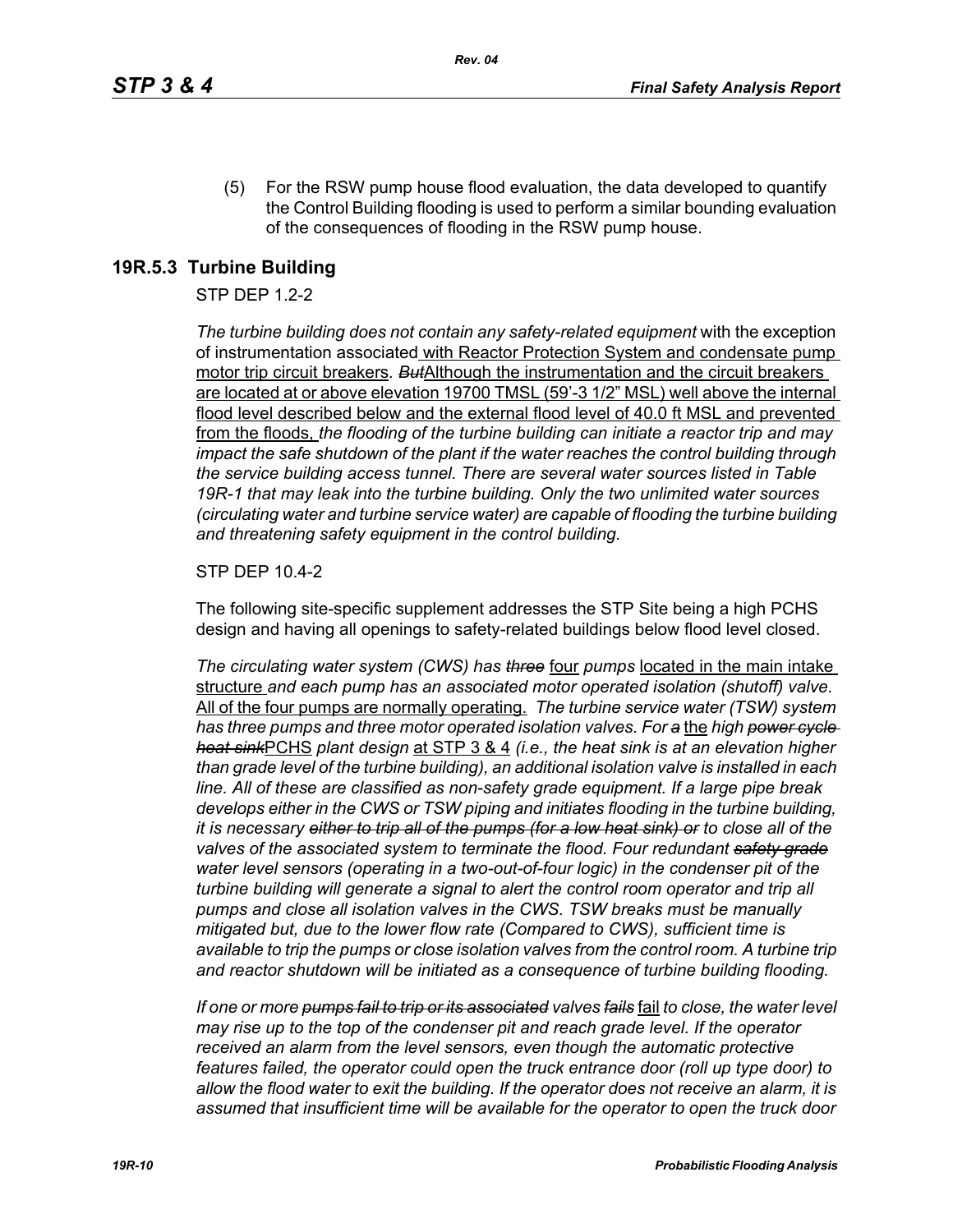for a CWS break before the water level would effectively cause binding of the door and *prevent opening. For TSW breaks, greater than 2 hours is available to open the door.*

*If the service building door fails open, the flood rate into the service building could be high enough to flood the service building to a significant level. Since the service building is the main entrance to the plant, personnel would hear or see the flood water and alert operators in the control room. Operator action could then be taken to manually trip the CWS or TSW pumps or close CWS or TSW valves. This is assuming that the level sensors failed but control circuitry for pump trip/valve isolation was still available.*

*If these actions failed, the flood waters would fill up the service building and could potentially enter the control or reactor buildings through several external normally closed watertight doors. On the first floor of the service building there is a watertight door which allows entrance to the reactor building cooling water (RCW) heat exchanger rooms. Failure of this door could allow the flood waters to damage equipment in all three safety divisions and potentially the battery room on the next*  level. If the watertight door to the RCW rooms does not fail, the water level would rise *up in the service building to the next level where there are two watertight doors, one to the battery rooms of the control building and another to the reactor building clean access area. Failure of the watertight door to the battery rooms is assumed to result in core damage as loss of all DC (batteries and battery chargers) will occur. DC power is required for control of safe shutdown systems or to depressurize and use non-safetyrelated makeup sources such as condensate or AC independent water addition systems. Failure of the watertight door to the reactor building clean access area could result in damage to all three electrical divisions. If none of these watertight doors fail, flooding could continue to the next level where a normally open watertight door*, normally closed except for routine ingress and egress, *allows access to the control room area. Given the extensive flooding which had occurred to this point, the operators would have sufficient time and warning to* ensure that *close this watertight door* is closed*. If the door failed or the operators failed to close it, no core damage should occur because automatic initiation of safety systems such as the high pressure core flooder would ensure that the core remained covered with water. Continued flooding would then reach grade level where the water could exit the service building through the main entrance. It is assumed that failure of any of the external watertight doors (except the control room door) results in core damage.*

*Figures 19R-7 and 19R-8 are event trees which describe the turbine building flooding for low and high Power Cycle Heat Sink (PCHS) configurations, respectively.* Note that Figure 19R-7 does not apply to STP 3 & 4 because they are a high PCHS design as described in Section 2.4S.1.1. *The accident progression due to a large pipe break in the CWS (the worst case flooding) is described in the event tree. As the CWS break is bounding, no TSW flooding event trees were developed. The success or failure of each flood mitigating feature in the event tree diagram may have a significant impact on the result of accident progression. The event trees in Figures 19R-7 and 19R-8 are described as follows:*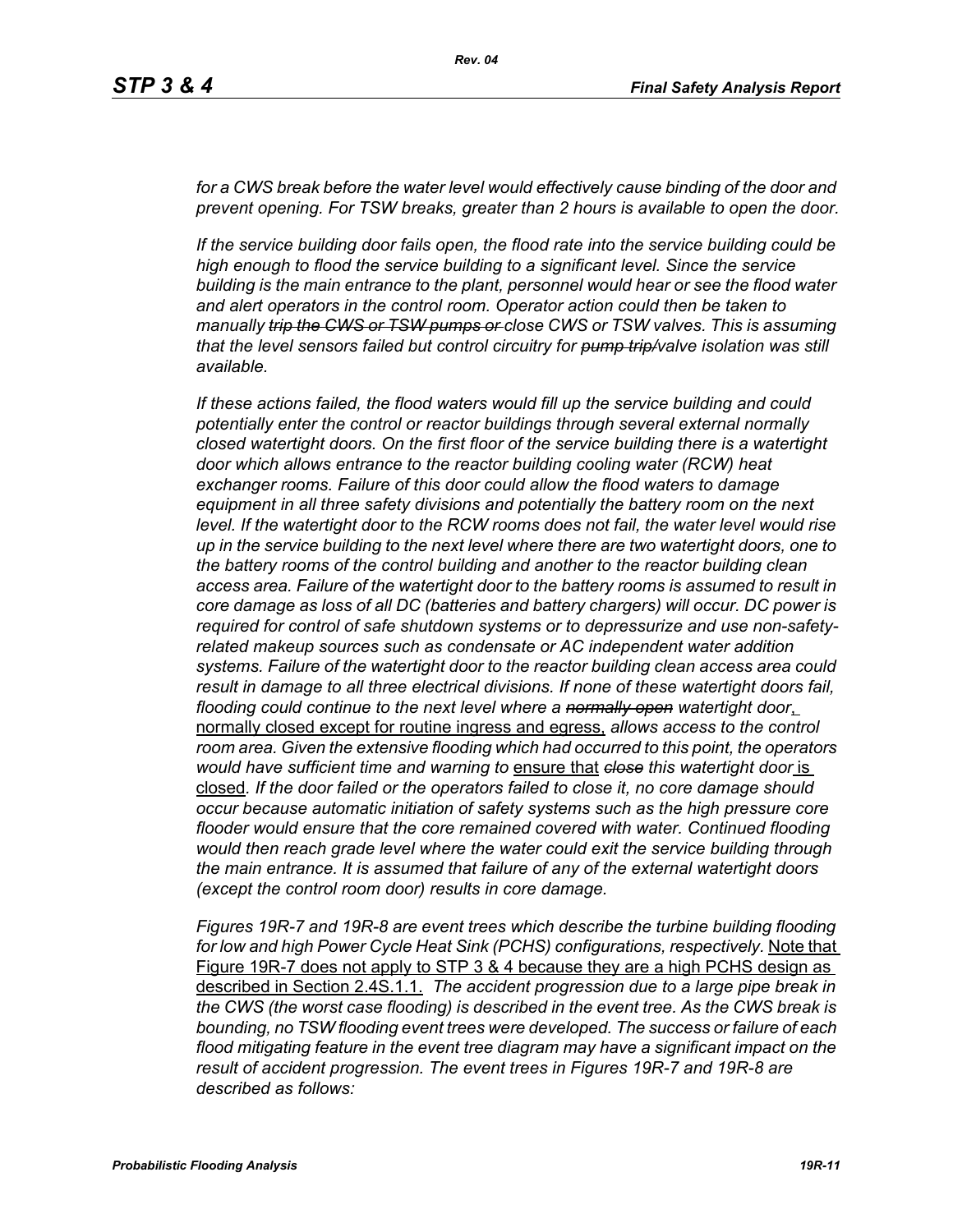- *(2) Four redundant safety-grade water level sensors (operating in two-our-offour-logic) in the condenser pit of the turbine building detect and alert control room operators about flooding (detection).*
- *(3) The bus breaker and/or pump breakers of CWS pumps open and trip all three*  operating *pumps (flooding prevention for low PCHS). Although siphoning could occur if the PCHS was higher than the bottom of the condenser pit, the siphon could not cause flooding to grade level. Therefore, the flood would be contained within the turbine building. In case of* the *high PCHS* design of STP 3 & 4, *the success probability of this feature is* not credited for turbine building flood mitigation *assumed to be zero.*
- *(4) CWS isolation valves close (flooding prevention for high or low PCHS).*
- *(8) The control room operator can prevent flood damage to safety-related equipment by manually tripping the GWS pumps or closing the CWS valves. It is assumed that if automatic features failed (given that the sensors did not*  fail) that control room actuations would also fail. If the sensors failed though, *it may be possible to manually close the valves or trip the pumps from the control room once the operator is aware of the flooding condition. The probability of success is higher if the sensors did not fail because the operator would receive two indications of flooding: early in the scenario from the sensors in the turbine building and later from personnel in the service building if the flood were to propagate to that point. In either case, the watertight doors in the control and reactor buildings can prevent damage to safety-related equipment.*

*The description of flooding for a high PCHS is the same as for a low PCHS except that the pump tripping feature is not credited.*

*The core damage frequency for turbine building flooding is extremely small for a low PCHS and slightly higher for a high PCHS* design of STP 3 & 4*.*

## **19R.5.4.1 RSW Line Breaks**

STP DEP 19R-1

*The RSW system is the only unlimited water source that could cause substantial flooding in the control building (Table 19R-1). It is highly unlikely that RSW flooding could damage more than one safety division. But the occurrence of several unlikely random failures and operator errors could result in flooding damage to equipment in all three RCW divisions.* 

*The safety-related RCW motors are located on the -8,200 mm elevation (the lowest level of the control building) in three RSW/RCW rooms which are physically separated from each other by concrete walls and watertight doors. Each RSW/RCW room is also equipped with a sump pump.*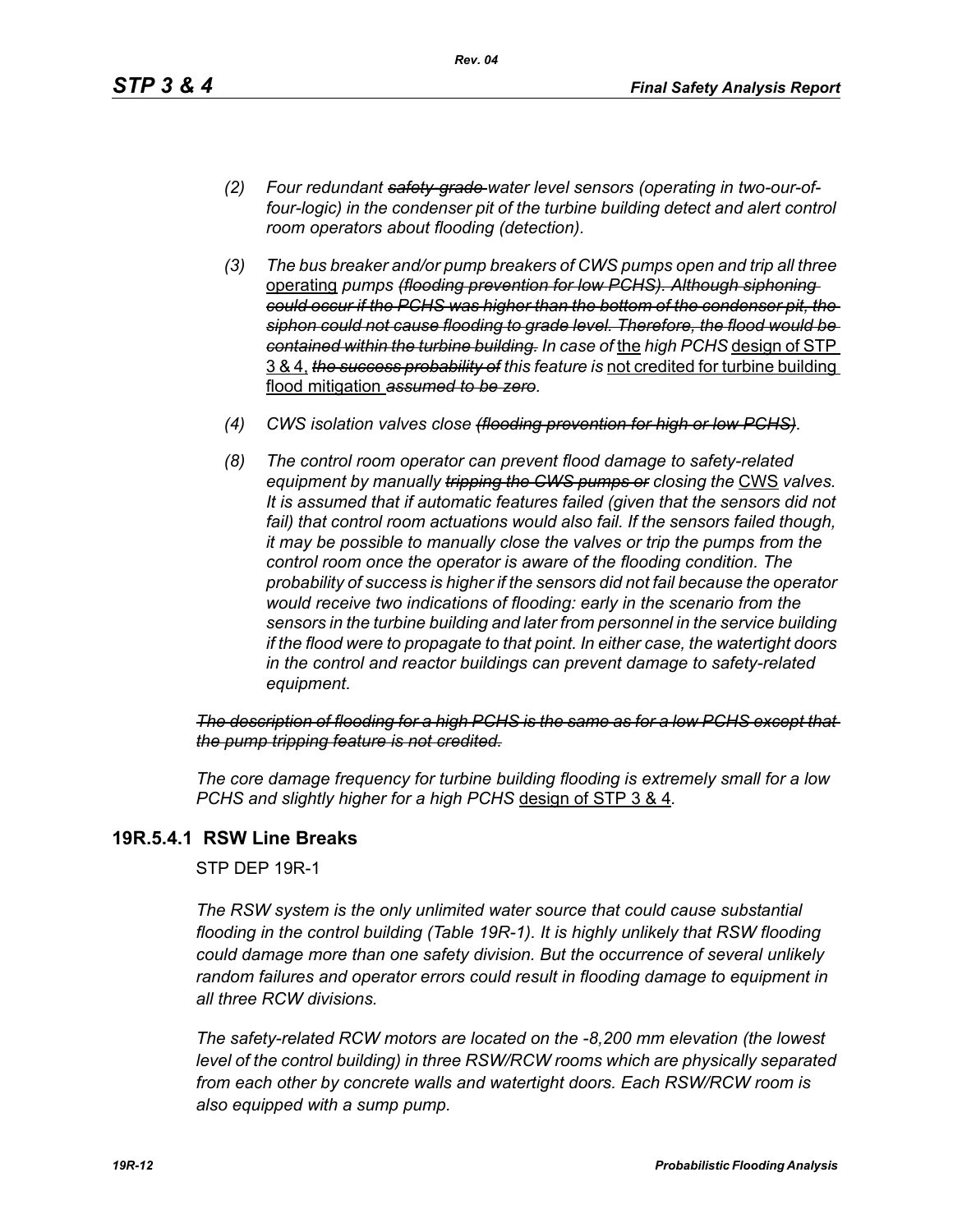*Each of the three RSW divisions has two safety grade pumps* and *safety grade motor operated isolation (shutoff) valves, and anti-siphon capability (e.g., vacuum breaker) (Figure 19R-2). During normal operation, one pump in each divsion*division *is operating and the other pump is in standby. If a large leak or a pipe break develops in any one of the RSW/RCW rooms, tripping the pump and closing the associated valves in the affected division will stop the flooding. If the RSW pump trips* and*but* one *isolation valves fail*s *to close, then the* redundant set of isolation valves *anti-siphon capability prevent continued flooding. Four redundant safety grade water level sensors (operating in a two-out-of-four logic) at the lower level (0.4 meter) of the*  control building will generate a signal to alert the control room operator. If the control room operator fails to take appropriate action to stop the water flow, the second set of *level sensors will actuate when the water reaches the 1.5 meter level of the room. At this level, the sensors (operating in two-out-of-four logic) not only send an alarm signal to the operator but also trip the affected RSW pump and close all the isolation valves. The upper level sensors are diverse from the lowest level sensors.*

### **19R.5.6 RSW Pump House**

The following site-specific supplement presents the analysis performed for the RSW pump house internal flood.

The RSW pump house contains the safety-related RSW system, which is used to remove the heat from the RCW heat exchangers. The RSW pump house could potentially be flooded by the RSW system which is an unlimited water source. Unisolated breaks in the fire water system could cause inter-divisional flooding since the RSW divisional separation splits the RSW pump house into three, watertight compartments. Watertight doors separate the RSW divisions.

### **19R.5.6.1 RSW Line Breaks**

The UHS is an unlimited water source that could cause substantial flooding in the RSW pump house (Table 19R-1). It is highly unlikely that RSW flooding could damage more than one safety division. But the occurrence of several unlikely random failures and operator errors could result in flooding damage to equipment in all three RSW divisions.

The safety-related RSW pump motors are located on the lowest level of the RSW pump house in three RSW pump rooms which are physically separated from each other by concrete walls and watertight doors. Each RSW pump room is also equipped with a sump pump.

Each of the three RSW divisions has two safety grade pumps, safety grade discharge MOVs, a common header supply and return MOV and manually operated, normally open and locked open pump suction isolation valves. During normal operation, one pump in each division is operating and the other pump is in standby. If a large leak or a pipe break develops in any one of the RSW rooms, tripping the pump and closing the associated MOVs in the affected division will stop the flooding if it is downstream of the pump discharge MOV or in the RSW return line to the UHS. If the break is upstream of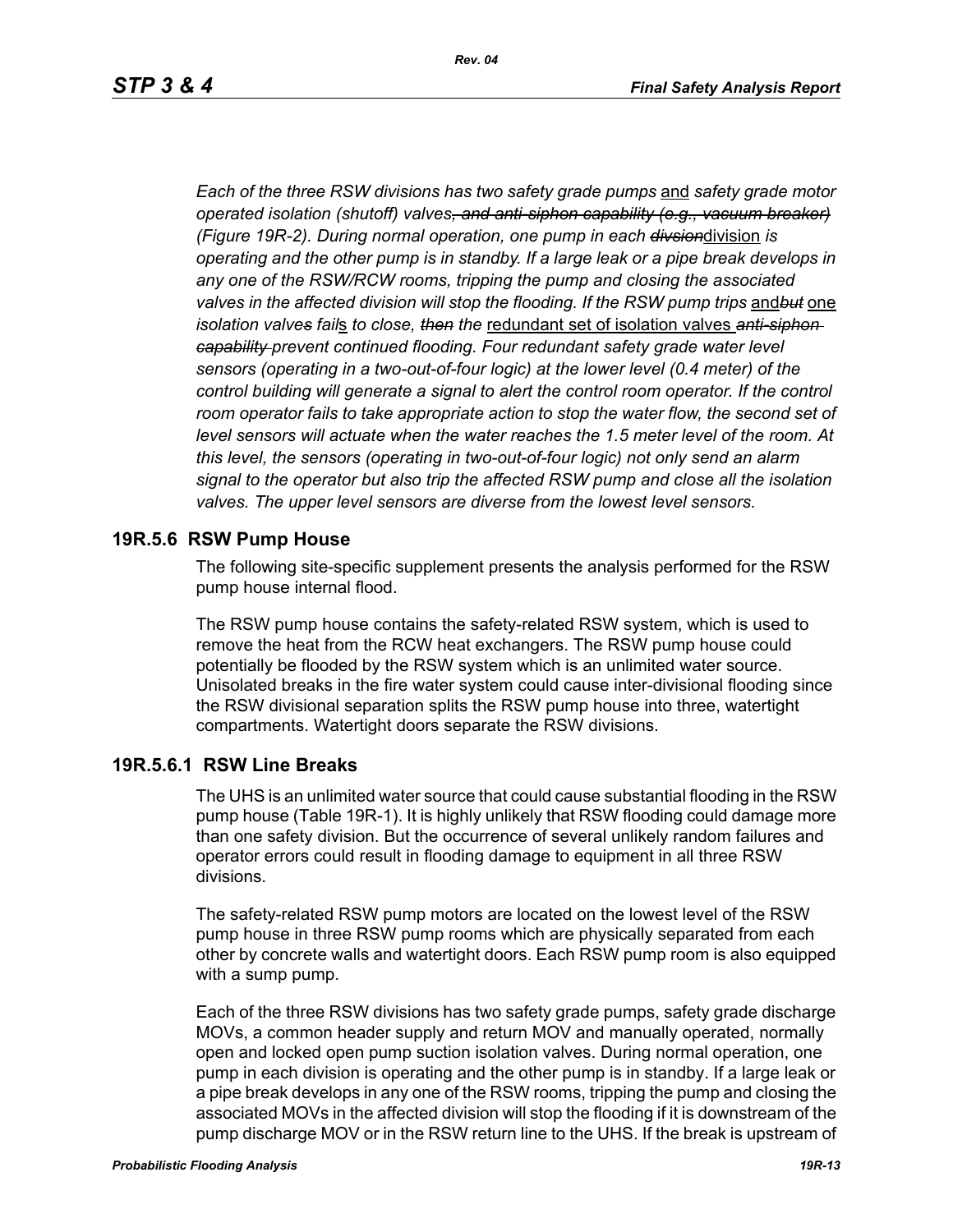the RSW discharge MOV, the break is unisolable without operator action to close the manually operated suction isolation valves. Four redundant safety-grade water level sensors (operating in a two-out-of-four logic) at the lower level (0.4 meter) of the RSW pump room will generate a signal to alert the control room operator. If the control room operator fails to take appropriate action to stop the water flow, the second set of level sensors will actuate when the water reaches the 1.5 meter level of the room. At this level, the sensors (operating in two-out-of-four logic) not only send an alarm signal to the operator but also trip the affected RSW pump and close all the isolation valves. The upper level sensors are diverse from the lower level sensors.

It is assumed that one division of RSW is lost in the event of flooding in the RSW pump room. Failure of the watertight doors between the RSW divisions will allow the flood water into a second, or third RSW pump room. Failure of all RSW pump rooms will require core cooling from the power conversion system or the AC independent water addition system (ACIWA).

A large pipe break in the RSW supply line in the RSW pump room is considered to be the worst case flooding in the RSW pump house. The description of events follows:

- (1) A large RSW pipe break occurs in an RSW pump room (flooding initiator).
- (2) Four redundant safety grade water level sensors located at the 0.4 m level detect and alert the control room operator about flooding (detection).
- (3) The operator investigates the presence of water and isolates the flooding by tripping the affected pump and/or closing the manually operated suction isolation valve (flooding prevention).
- (4) If the first level of detection fails or the operator fails to isolate the flowing water, then water continues rising in the room and the second set of diverse sensors located at 1.5 meters detects the water and trips the affected pump and closes the five automatic motor operated valves in the RSW division. Meanwhile the signal alerts the control room operator of the flooding condition (flooding prevention).
- (5) If the operator is successful in isolating the flooding, one safety division is assumed lost, otherwise the loss of all three safety divisions may occur (flooding mitigation).
- (6) In the unlikely event that the flood is not mitigated by automatic means or operator action, the water rises to the electrical and HVAC room and floods the entire RSW compartment. Water exits the compartment through the HVAC intake and discharge vents.
- (7) Failure of a watertight door at the pump room or the electrical and HVAC room could allow a second division of RSW to become flooded.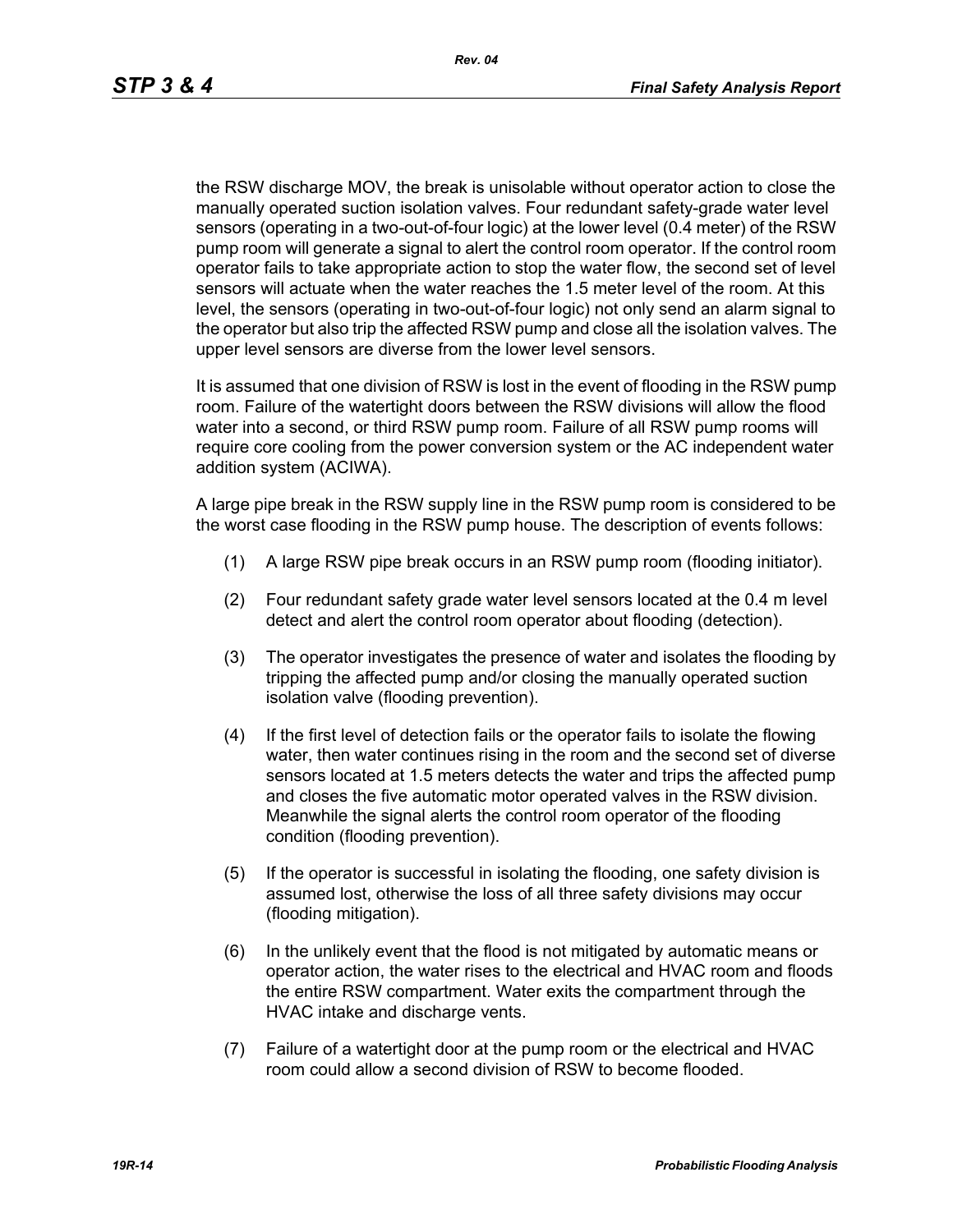- (8) Common cause failure of multiple watertight doors will disable the entire RSW system, forcing the plant to rely on the Power Conversion System and the ACIWA.
- (9) Reactor safe shutdown using available equipment (reactor shutdown).

The core damage probability for an RSW pump house flood is estimated to be extremely small.

## **19R.6.1 Results**

The following site-specific supplement presents the analysis performed for the RSW pump house internal flood.

*The results from the ABWR probabilistic risk analysis are shown in Table 19R-6 for the turbine, control and reactor buildings*, and the RSW pump house*. This conservative bounding analysis shows that the CDF for internal flooding is very small and is less than the total plant CDF.*

## **19R.6.2 Insights Gained from Analysis**

STP DEP 19R-1

The following site-specific supplement presents the analysis performed for the RSW pump house internal flood.

*Completion of the ABWR probabilistic flooding analysis has led to the following insights on the flooding mitigation capability of the ABWR:*

- *(1) The ABWR due to its basic layout and safety design features is inherently capable of mitigating potential internal flooding. Safety system redundancy and physical separation for flooding by large water sources along with alternate safe shutdown features in buildings separated from flooding of safety systems give the ABWR significant flooding mitigation capability. Also, fire protection features such as floor and wall penetrations and fire barriers help to contain potential flood sources.*
- *(2) Due to the inherent ABWR flooding capability discussed above, only a small number of flooding specific design features must be relied on to mitigate all potential flood sources. The flood specific features are: watertight doors on control and reactor building entrances, ECCS rooms, and RCW rooms*, and all levels of the RSW pump house*; floor drains in reactor and control building; RSW pump trip,* redundant *isolation valve closure and actuation of anti*siphon capability on high water level in the RCW rooms or RSW pump rooms; *CWS pump trip and valve closure on high water level in the condenser pit; and sump overfill lines on floor B1F of the reactor building.*
- *(3) All postulated floods can be mitigated without taking credit for operation of sump pumps.*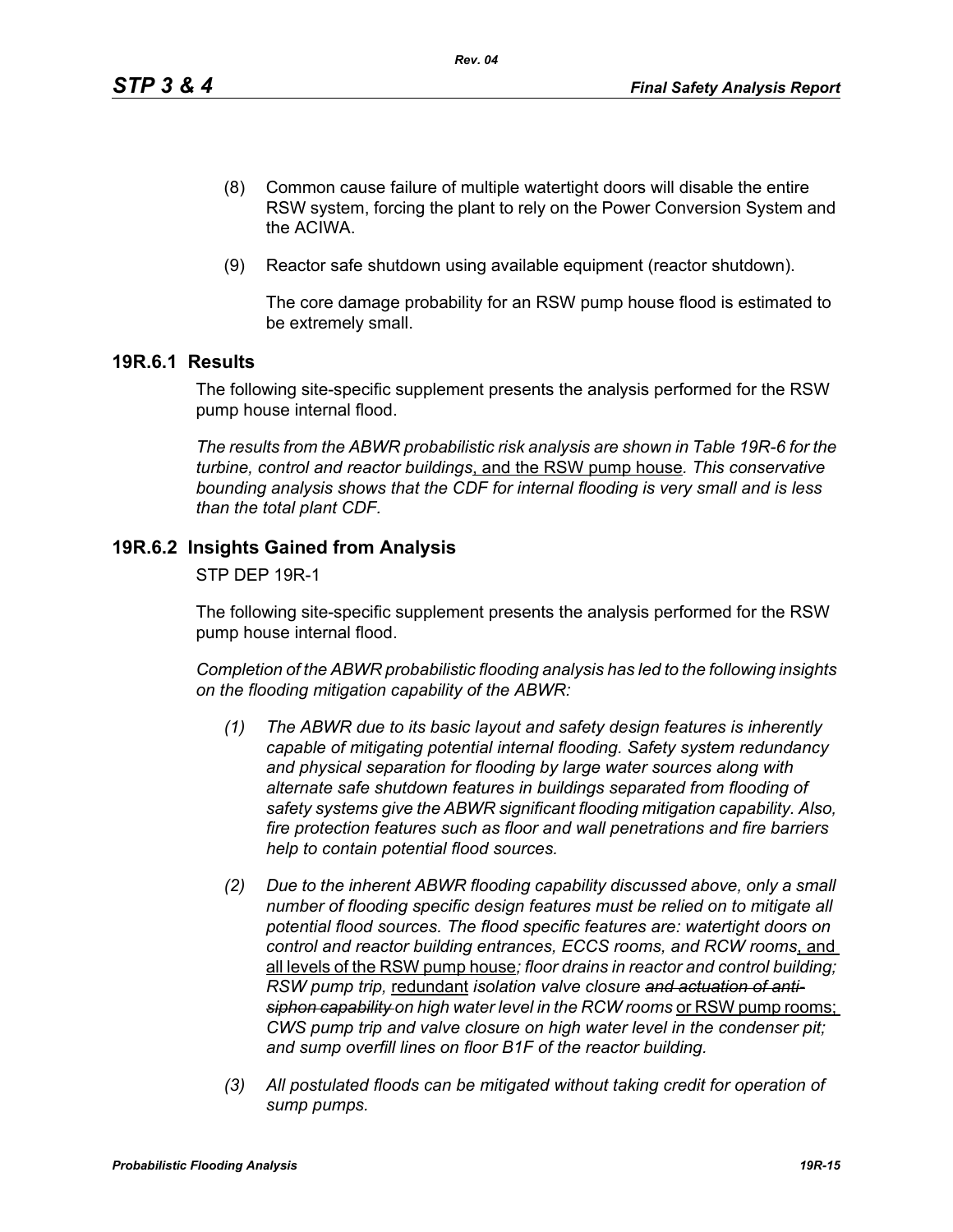*(4) While timely operator action can limit potential flood damage, all postulated floods can be adequately mitigated (from a risk perspective) without operator action.*

## **19R.6.4 Operator Actions**

STP DEP T1 5.0-1

The following site-specific supplement addresses the STP 3&4 design that has all openings to safety-related buildings below the Design Basis Flood (DBF) level closed.

*(4)* Ensure that the *Close* Verify all *watertight door*s *at* the *entrance to the control room area* is are closed *if floods in the turbine building result in service building flooding.*

The following site-specific supplement presents the analysis performed for the RSW pump house internal flood.

(6) A leak in the RSW supply line before the manually-operated, locked open suction isolation valve cannot be isolated. This line is designed to break exclusion criteria which minimizes the likelihood of a major failure or leak.

*In the PRA, operator action of responding to a flood alarm has been modeled. Floods in the turbine, control and reactor buildings*, or the RSW pump house *result in alarms in the control room. It is assumed that flood procedures exist and operators are well trained to respond to flooding events. The operator failure probability depends upon the time available for taking action and are conservative values based on engineering judgment. The operator actions are not important in the sense that automatic actions will prevent core damage. However, timely operator action could limit the consequences of flood events.* 

## **19R.6.6 Conclusions**

The following site-specific supplement addresses the STP site being a high PCHS design.

*The conclusions from the ABWR probabilistic flooding analysis is that the risk from internal flooding is acceptably low. The estimated core damage frequency from all internal flood sources is very small for a low PCHS and slightly higher for a* the *high PCHS* design of STP 3 & 4*.*

## **19R.7 External Flooding Evaluation**

STP DEP T1 5.0-1

Summarized in the sections below is the probabilistic risk assessment (PRA) external flooding PRA analysesassessment for the STP 3 & 4 plants. External flooding is defined as intrusion of water from sources outside of plant buildings such that the ability of the plant to achieve safe shutdown is affected. The analysis determined the potential core damage frequency (CDF) that could result from external flooding events for each of the new units and was developed assuming that the watertight door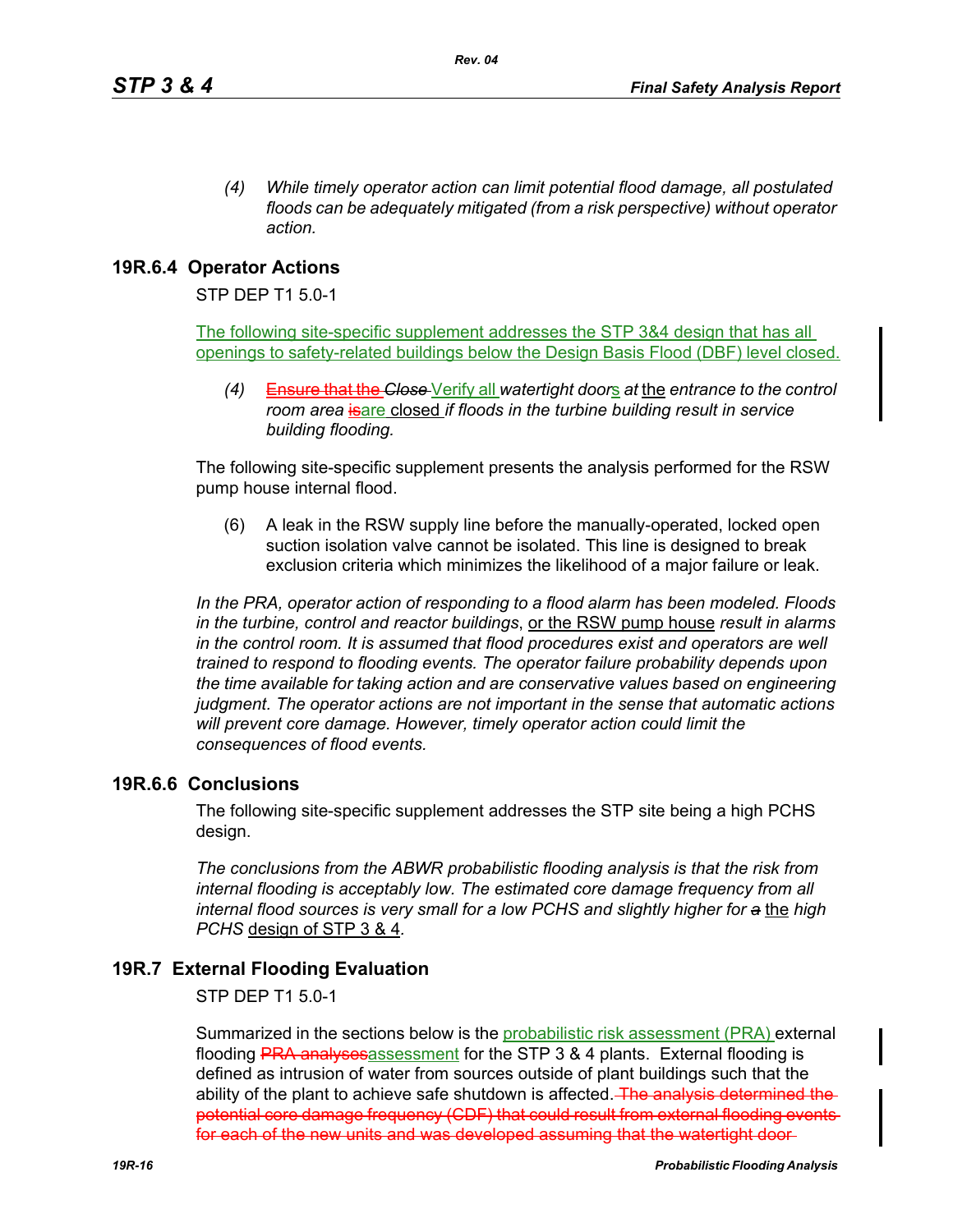providing normal access to the main control room is open. This assumption provides a conservative and bounding assessment of risk from external flooding.

### **19R.7.1 Methodology**

STP DEP T1 5.0-1

To develop the external flooding analysis for STP 3 & 4, the following steps were performed:

- Identification and screening of external flooding initiating events.
- Quantification of external flooding initiating event frequency.
- Analysis of external flooding accident sequences and development of event of the
- Quantification of external flooding core damage frequency.

Details of these steps are provided in the subsections that follow.

The "Addenda to ASME/ANS RA-S–2008, Standard for Level 1/Large Early Release Frequency Probabilistic Risk Assessment for Nuclear Power Plant Applications, ASME/ANS RA-Sa–2009" (Reference 19R-5), contains screening criteria for external events other than fire and seismic events in Subsection 6-2.3. In NUREG-1407 (Reference 19R-6), the NRC recommended a similar set of screening criteria for the Individual Plant Examination of External Events (IPEEE) required of all operating nuclear power plants.

In ASME/ANS RA-Sa–2009, Subsection 6-2.3, the fundamental criteria for screening external events other than fire and seismic events are as below:

> "There are three fundamental screening criteria embedded in the requirements here, as follows. An event can be screened out either

- *a.* if it meets the criteria in the NRC's 1975 Standard Review Plan (SRP) or a later revision; or
- *b.* if it can be shown using a demonstrably conservative analysis that the mean value of the frequency of the design-basis hazard used in the plant design is less than  $\sim$ 10<sup>-5</sup>/yr and that the conditional core damage probability is  $\leq 10^{-1}$ , given the occurrence of the design-basis hazard event; or
- *c.* if it can be shown using a demonstrably conservative analysis that the CDF is  $<$ 10<sup>-6</sup>/vr."

The STP design for safety-related systems, structures and components satisfies the requirements of Standard Review Plan 3.4.2, Revision 3 which was in effect at the time of the Combined License Application. Criterion (a) of ASME/ANS RA-Sa–2009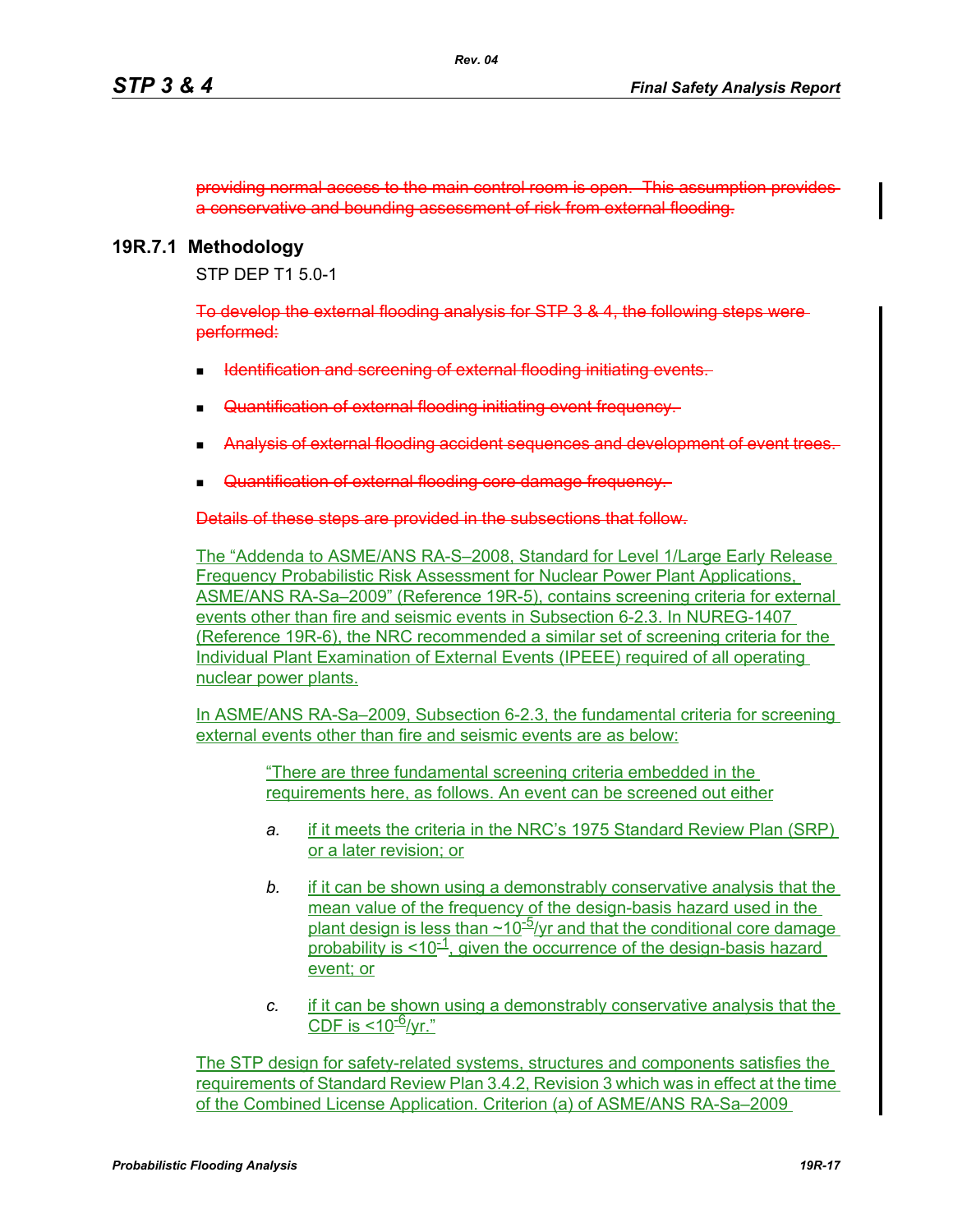Subsection 6-2.3 is satisfied for the external flood scenarios and these events are screened from detailed quantitative evaluation.

*Rev. 04*

### **19R.7.2 Identify and Screen Initiating Events**

STP DEP T1 5.0-1

External flooding at the STP site potentially can be initiated by several basic sources: river flooding which includes ice flooding, upstream dam breaks and landslides, tsunamis, hurricane surge, intense rainstorms, and onsite sources including Main Cooling Reservoir breach and failure of an ultimate heat sink (UHS). Events from these sources could, potentially, be related. For example, a storm could cause both a breach of an upstream dam and local flooding at the site. These correlated flooding events are analyzed in Section 2.4S of this application. This analysis considers independent and correlated flooding events.

Ice flooding of the Colorado River adjacent to the STP site is not considered a potential hazard because the warm temperatures of the area and the tidal effects that are felt on the river in the area. Therefore, ice flooding is excluded as a potential initiating event.

Based on analysis performed for STP 1&2 (Reference 19R-1), landslides are not considered a threat to the STP site. Therefore, landslides are excluded as potential external flooding initiating events.

Analysis for STP Units 3 and 4 concluded that tsunamis cannot affect the site. Therefore, tsunamis are excluded from consideration as initiating events.

The storm surge or seiche resulting from a hurricane could potentially cause flooding at the STP site. However, the maximum water level at the STP site that would be expected from such an event would be elevation 31.1 feet. Since this elevation is below grade level, hurricane storm surge or seiche is excluded as an external flooding initiating event.

Section 2.4S.2.3 of this COLA determined the maximum height of floodwater from a probable maximum precipitation (PMP) event at 36.6' MSL. Section 2.4S.4 identifies the grade at the center of the site as 36.6 dropping to 32' at the perimeter of the site. ANS 2.8-1992 (Reference 19R-4) defines PMP as the estimated depth of precipitation for a given duration, drainage area, and time of year for which there is virtually no risk of exceedance. Using example methodology of Appendix B to ANS2.8-1992, floods from PMP events that potentially challenge safety related SSCs are screened fromfurther consideration due to the very low frequency of exceedance. The results of intense precipitation events that approach the PMP depth are bound by the designbasis flood level of 40.0' MSL based on the MCR breach analysis.

The normal operating elevation is 26 feet for the essential cooling pond (ECP) of Units 1 and 2. Since this elevation is below the nominal grade elevation for the STP site, failure of the ECP is excluded as an external flood initiating event.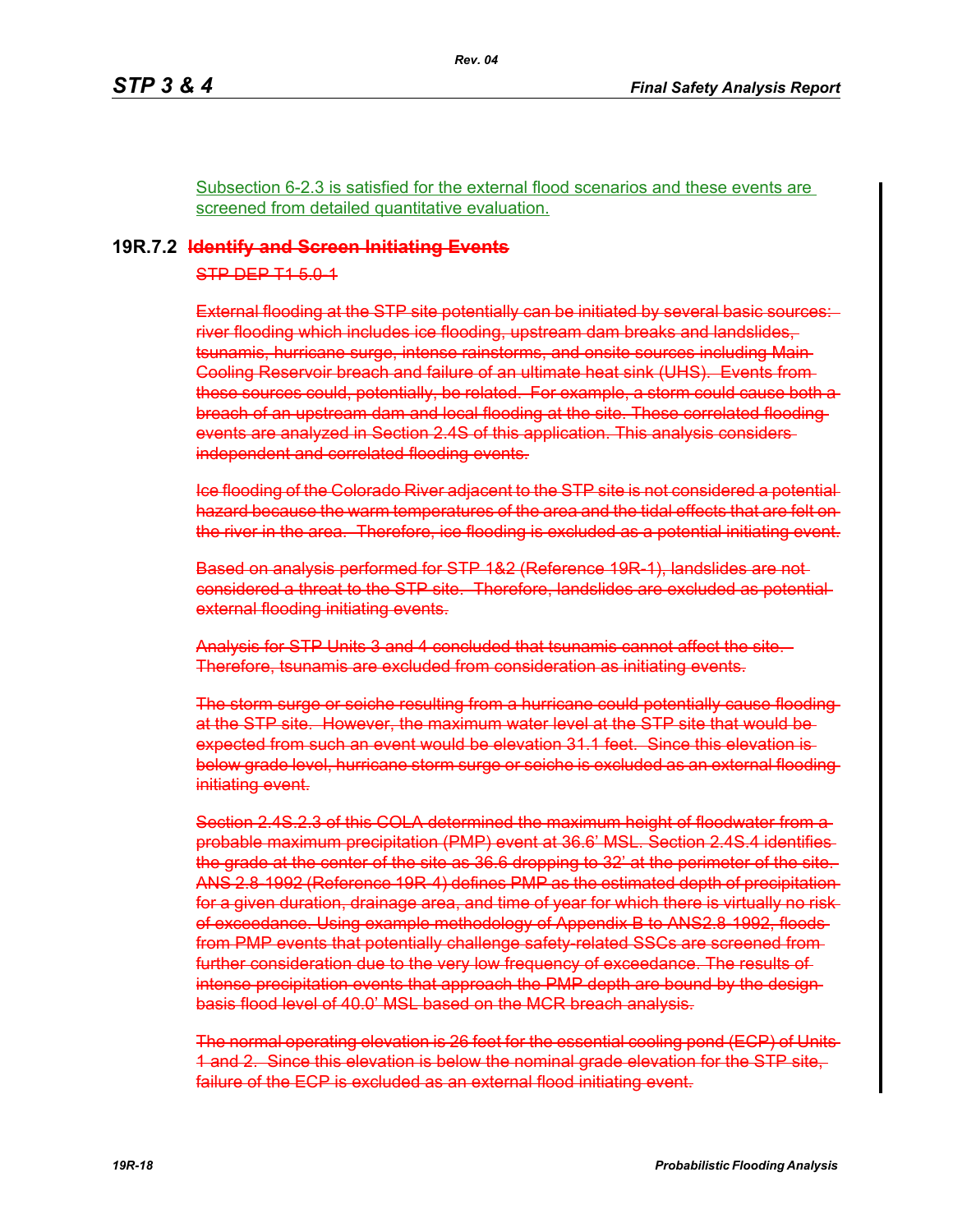The UHS basin for each unit contains a large volume of water. The 6 ft. thick reinforced concrete walls of the UHS basins are designed for seismic and other design basisloadings. However, in the event of a postulated failure of the wall the water in the UHS basin above the ground elevation can escape and flood the surrounding areas. It is unlikely that any failure of the UHS basin walls would result in a large rapid water release. Any failures of the structure would be expected to be small such that site drainage systems would be capable of preventing the water from reaching other safety-related buildings onsite. Therefore, failure of the UHS is screened from further consideration as an external flooding initiating event.

The STP site is located on the Colorado River at river mile 16.4, upstream from the Gulf of Mexico. The potential for dams upstream of the site to cause plant flooding was evaluated as part of the original licensing for Units 1&2. The analyses for Units 1&2 (Reference 19R-1) for failure of Mansfield dam show that a maximum flood level of 32.0 ft MSL is expected at the STP site from a single upstream dam break. Since this level is below the elevation of Unit 3&4 plant buildings, single upstream dam breaks can be screened from further consideration as external flooding initiating events.

Section 2.4S.3 of the COLA determined the maximum height of floodwater from a probable maximum flood (PMF) event on the Colorado River at 26.1 ft MSL. The still water elevation of this event is lower than the still water elevation for the multiple cascading dam flood event of 32.5 ft MSL, so no wave runup was determined in 2.4S.3. As the water level from the PMF event is lower than the multiple cascading dam failure flood event, the PMF on the Colorado River is screened from further analysis.

In addition the potential flooding effects from multiple, cascading failures of Colorado River dams upstream of the STP site has the potential to affect safety-related structures. The analysis described in Chapter 2.4S.4.3.1 shows a peak still water elevation of 32.5 ft MSL and a wave runup of 1.9 ft for a resulting flood elevation of 34.4 ft MSL. As the building entrances are above this water level, multiple, concurrent dam failures are not considered as an external flooding initiating event.

The Main Cooling Reservoir (MCR) is formed by a 12.4 mile, earth filled embankment enclosing 7,000 acres of surface area at a normal operating level of 49.0 MSL with a capacity of 175,000 acre feet. The embankment, about 2100 feet south of the south face of the plant power block, rises an average of 40.0 feet above the natural ground surface. Breach of the MCR produces the critical flood levels at the STP site. Therefore, MCR failure is considered as an external flooding initiating event.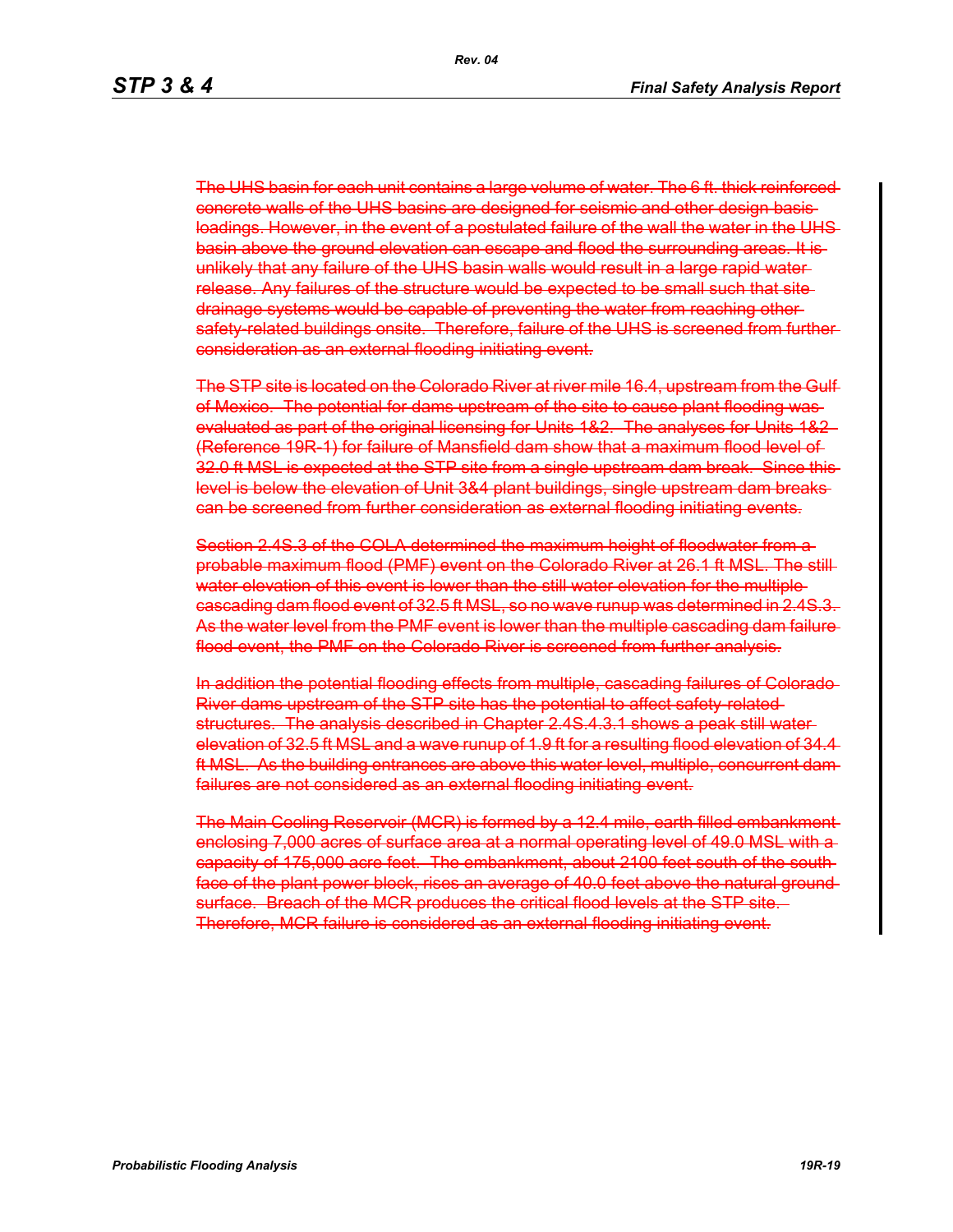## **19R.7.3 Quantification of External Flooding Initiating Event Frequency** STP DEP T1 5.0-1

The analysis of the frequency for MCR failures begins with the frequency developed as part of the Unit 1&2 IPEEE analysis. That value has been updated to reflect MCR operating experience since completion of the IPEEE. The initiating event frequency for MCR failures that could impact Units 3&4 is determined to be very low.

The UHS is waterproof up to the site design basis flood level. As there are no openings in the Cooling Tower or the RSW Pump House below the site design basis flood level, the UHS is screened out from the consideration of flooding caused by the design basis flood.

### **19R.7.4 Accident Sequence Analysis**

#### STP DEP T1 5.0-1

The subsection that follows summarizes the accident sequence analysis for the one event considered as an external flooding initiating event.

#### **19R.7.4.1 Main Cooling Reservoir Breach**

#### $STP$  DEP T1 5.0-1

Note that this analysis is developed assuming that the watertight door providing normal access to the main control room is open. This assumption provides a conservative and bounding assessment of risk from external flooding.

A breach of the main cooling reservoir could occur suddenly or progress over many minutes. A discussion of previous dam breaches notes that the failure time of most breaches is 15 minutes to one hour from the time of inception to completion of the breach. However, some breaches became fully developed in as little as 6 minutes while others took more than 7 hours. It was also noted that half the breaches identified occurred in less than 1.5 hours. Therefore, it is concluded that, while there is a good deal of uncertainty and variability associated with the breach time, 15 minutes to one hour would likely be conservative. Breach width was also noted to be typically 2 to 5times dam height (Reference 19R 2). The timing of the breach along with the width of the breach affects the height of water that reaches plant buildings. Smaller breaches or breaches that take longer to develop would result in a lower level of water on plant buildings. For smaller and slower-developing breaches, it can be expected that waterwould not rise above grade elevation on plant buildings. For larger and fasterdeveloping breaches, water level on plant buildings would be higher. The analysis, originally documented in the IPEEE of Units 1&2 (Reference 19R-3), considered that failures of the MCR are equally likely to occur anywhere along the perimeter and excluded from consideration that portion of MCR failures that would direct water away from plant buildings. MCR failures that would result in water flowing away from the site would not be considered as external flooding initiating events, consistent with the analysis presented in Reference 19R 3. This assumption is considered reasonablesince the land around the MCR generally slopes southward towards the Colorado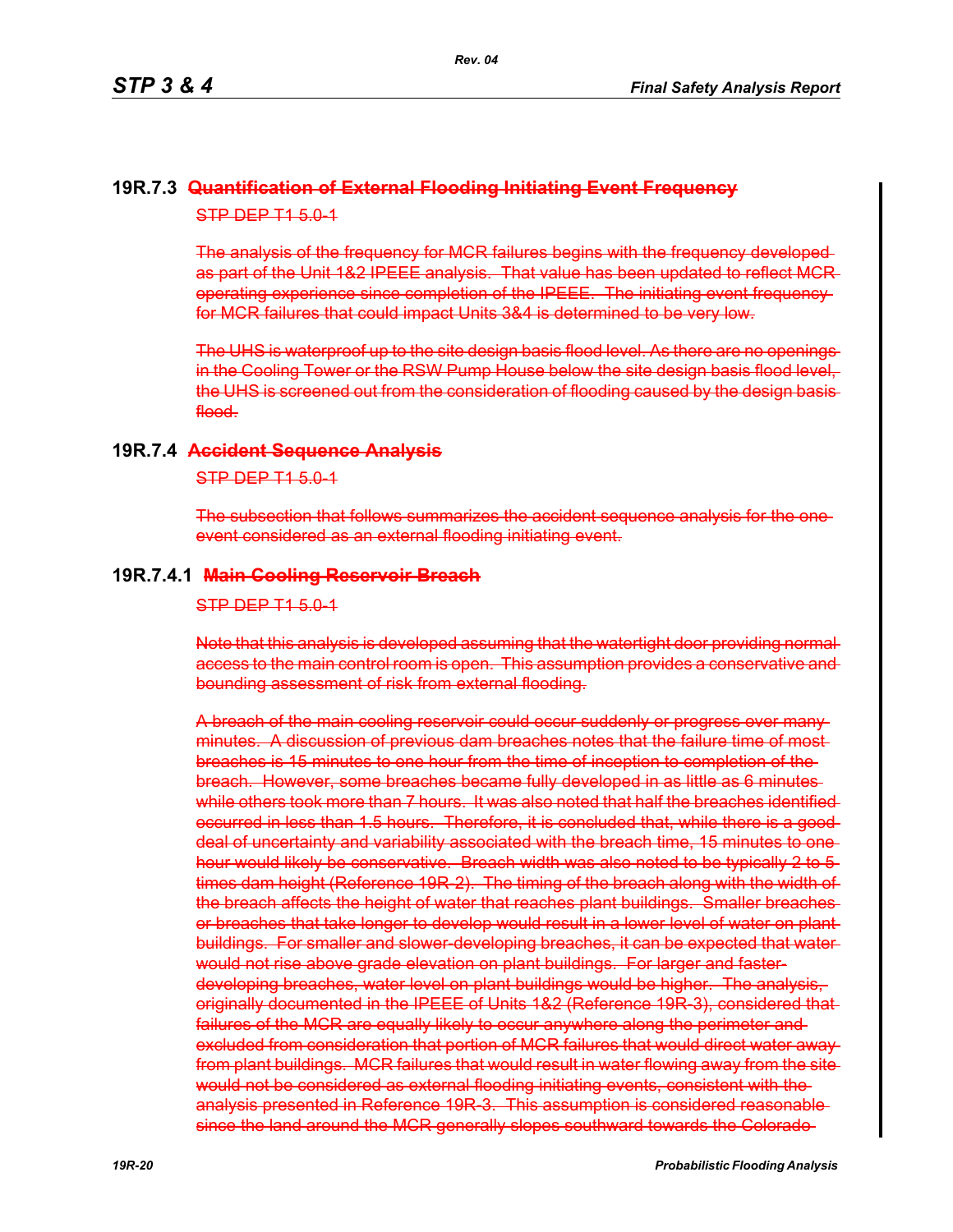River. This analysis assumed that any breach of the main cooling reservoir that is included in the initiating event definition is sufficiently large that water level will rise above the entrances to plant buildings. This analysis also assumed that the main cooling reservoir breach would cause a loss of offsite power either because of failure of the switchyard equipment or the plant auxiliary transformers that are impacted by the floodwaters. Furthermore, this analysis assumed that the loss of offsite power is not recoverable for several days.

A breach of the main cooling reservoir would cause water to flow across lighted roadways and open areas between the main cooling reservoir and the plant. Security personnel are stationed such that they have a clear view of these areas. On seeing the developing breach or water flow, they would notify the main control room in accordance with their training and procedures.

With the exception of the normally open access door to the control building from the service building, external access points to the control and reactor buildings areprovided with normally-closed, watertight barriers or doors designed to withstand the maximum loadings of any potential main cooling reservoir breach. All these doors are alarmed at the central alarm station so it is unlikely that one would be left open. Failure of any one of these doors would allow water to enter the building and flow through drains, stairways, and non-watertight doors to the essential electrical switchgear rooms below grade. Since there are no internal watertight barriers to protect the rooms on lower elevations from water entering the upper elevations, it is conservatively assumed that failure of one of the watertight doors on the reactor building would result in core damage.

The normal access to the main control building is via the service building through a watertight door on the 2950 mm elevation. As discussed above, this analysis assumes that this door is open. The door is oriented such that water external to the control building will seal the door. In addition, there are other normally-closed watertight doors that provide access to the control building from the service building and that are located either at or below grade. Since the service building is not designed to withstandflooding, it is assumed that a main cooling reservoir breach would result in water entering the service building. If any one of the doors from the service building to the control building is not closed or fails, then water could enter the control building and cause failure of all three divisions of reactor cooling water (RCW) or DC power since these are located below grade. Since there are no internal watertight barriers to protect the rooms below grade in the control building, it is conservatively assumed that failure of one of the watertight doors on the control building would result in core damage.

The turbine building and service building are not designed to withstand the effects of a failure of the main cooling reservoir. Therefore, it is conservatively assumed that any equipment in the turbine building or service building is failed by the flooding caused by a breach of the main cooling reservoir. PRA-related equipment housed in the turbine building includes the condensate and feedwater systems and the combustion turbine generator (CTG).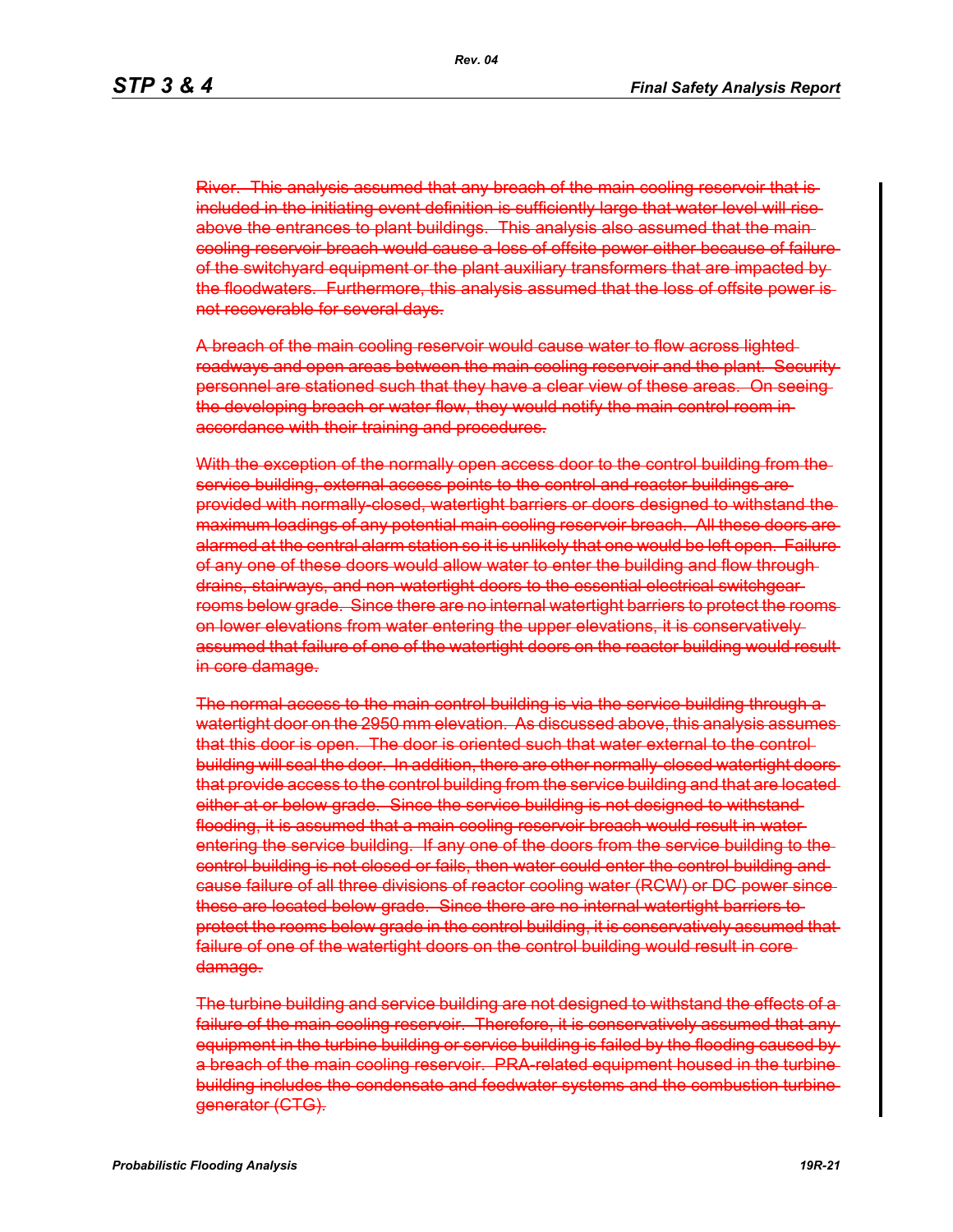When notified of a main cooling reservoir breach by security personnel, the operators in the main control room staff would ensure that the normally-open, watertight controlroom access door is closed. Closing this door prevents water from entering the control building. As discussed above, failure to close this door would result in submerging the control building and is conservatively assumed to result in core damage.

If the door to the main control room is closed, then the event progresses as a loss of offsite power since it is assumed that the MCR breach causes a loss of offsite power. Because of the loss of offsite power, all equipment powered from non-essential electrical buses is initially lost. The loss of offsite power would result in the EDGs starting and loading to their respective essential electrical buses. The CTG would be failed by the flood so failure of all three EDGs would result in a station blackout (SBO). For this analysis, a SBO is conservatively assumed to be non-recoverable and result in core damage.

If one or more EDG starts and loads its respective buses, then the reactor can be brought to safe shutdown using equipment powered from the essential AC buses.

The accident progression for this event tree is similar to that of a loss of offsite power. However, for the main cooling reservoir breach, it is assumed that offsite power is not recovered and that failure to insert control rods or a subsequent station blackout would result in core damage.

#### **19R.7.5 Summary of Accident Sequences**

### STP DEP T1 5.0-1

The subsection that follows summarize the determination of the accident sequences developed for the one event considered as an external flooding initiating event. Determination of the CDF made use of the existing ABWR PRA logic models and used a process similar to that used to quantify the internal flooding events.

#### **19R.7.5.1 Main Cooling Reservoir Breach Accident**

#### STP DEP T1 5.0-1

Four accident sequences lead to core damage. Core damage results if any one of the top events fails. Development of each of the top events is discussed below.

#### *IEBMCR - Breach of Main Cooling Reservoir*

This Initiating Event represents the main cooling reservoir breach. This event is described above.

#### *OCD - Operator Action To Close Control Room Watertight Access Door or RB/CB External Doors Fail*

This top event represents failure of the watertight doors to prevent flood waters from entering either the control building or the reactor building. Failure of this top event can occur from two causes. First, the operators can fail to close the normally open, watertight door that provides main control room access from the service building. described in section above, security personnel are stationed such that they will have a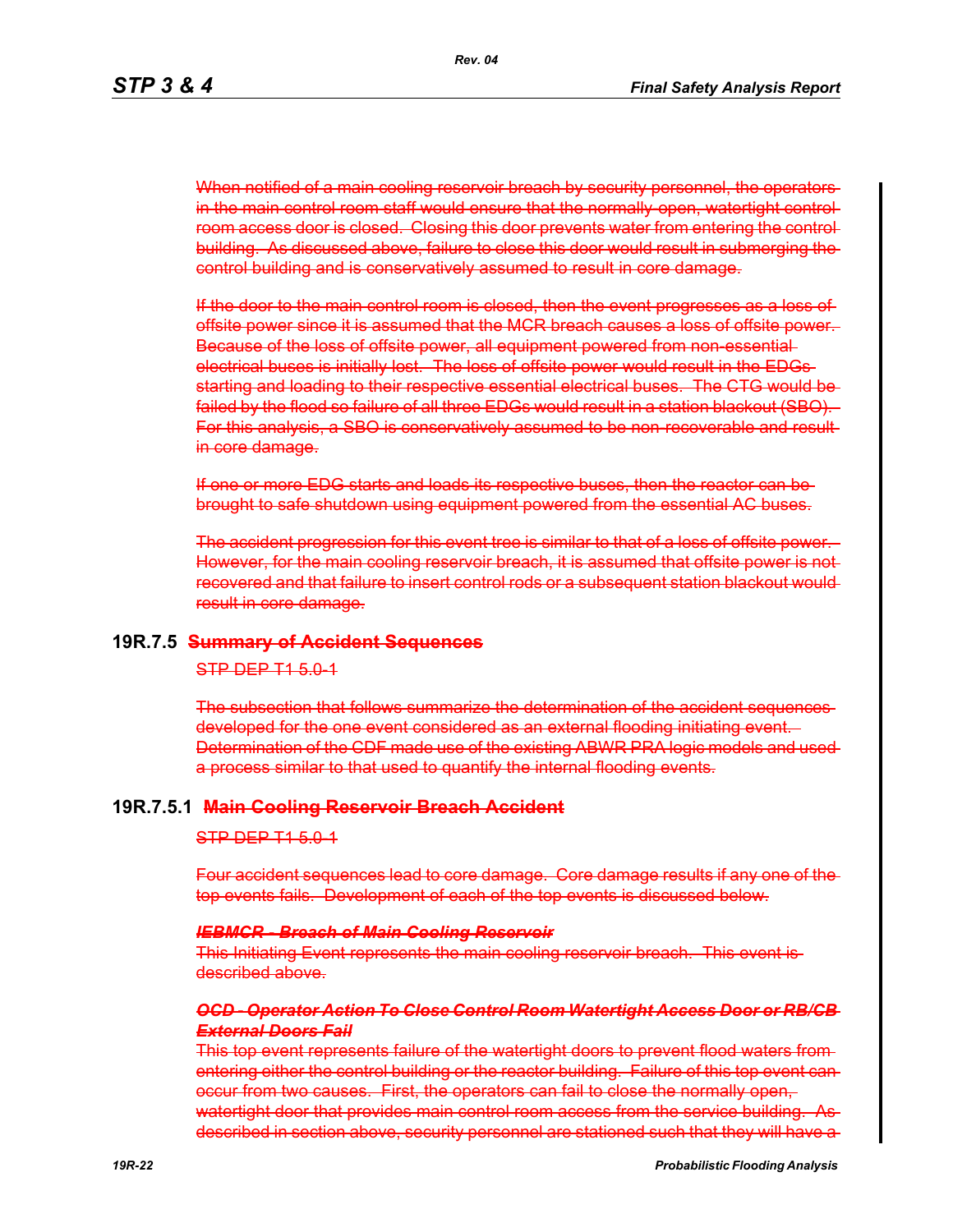clear view of the area between the main cooling reservoir and plant buildings. This analysis assumes that the security staff is trained and that procedures are in place for them to alert the control room if there are indications of a breach of the main cooling reservoir. Procedures are also assumed to be in place to direct that the main control room access door be closed immediately on notification of a potential external flooding event (Refer to Section 19.9.3). Furthermore, the analysis assumes that the area between the main cooling reservoir and plant buildings is lighted to an extent that any flow of water from a breach of the main cooling reservoir would be clearly visible to the security personnel at night.

The main cooling reservoir breach analysis described in Section 2.4S.4 was used to develop a minimum available warning time from water at the South Security Gate House, approximately El. 32.0' MSL, to water at the entrances to safety-related buildings, El. 35.0' MSL. At least 30 minutes is available for operator action to close the normally open access door between the Service Building and the Control Building once water reaches the South Security Gate House. Once the security staff notifies the control room of the breach, closing and securing the watertight door takes less than one minute. Therefore, it is assumed that a moderate and adequate amount of time is available to effect the actions to close the control room access door. Then the failure probability for this event was assigned using the values in the Standard Safety Analysis Report (SSAR) Table 19R-4.

Even if operator action to close the normally-open door is successful, failure of any one of the watertight doors that allow access to the reactor building or control building could randomly fail. Using the values in the SSAR Table 19R 4, the probability of randomdoor failures that allow water to enter either the control building or the reactor building was calculated.

The total probability of failing to isolate the control and reactor buildings from a maincooling reservoir breach is the sum of the operator failure probability and the random door failure probability.

### *C - Failure To Insert Control Rods*

This top event represents failure to insert the control rods on the loss of offsite power caused by the external flooding event. The probability of this event is taken from the internal events PRA models.

#### *PO1 - SRVs Fail To Open (After Scram)*

This top event represents failure of the safety relief valves (SRVs) to open after a reactor trip. The probability of this event is taken from the internal events PRA models.

#### *SSD - Reactor Brought To Safe Shutdown Condition*

This top event represents failure to bring the reactor to a safe shutdown condition. Since the main cooling reservoir breach is assumed to result in a non-recoverable lossof offsite power, this node is quantified using the existing TEO event tree sequences but accounting for the additional failures that would be caused by the flooding. Basic events that represent these additional failures were set to "True" for the quantification.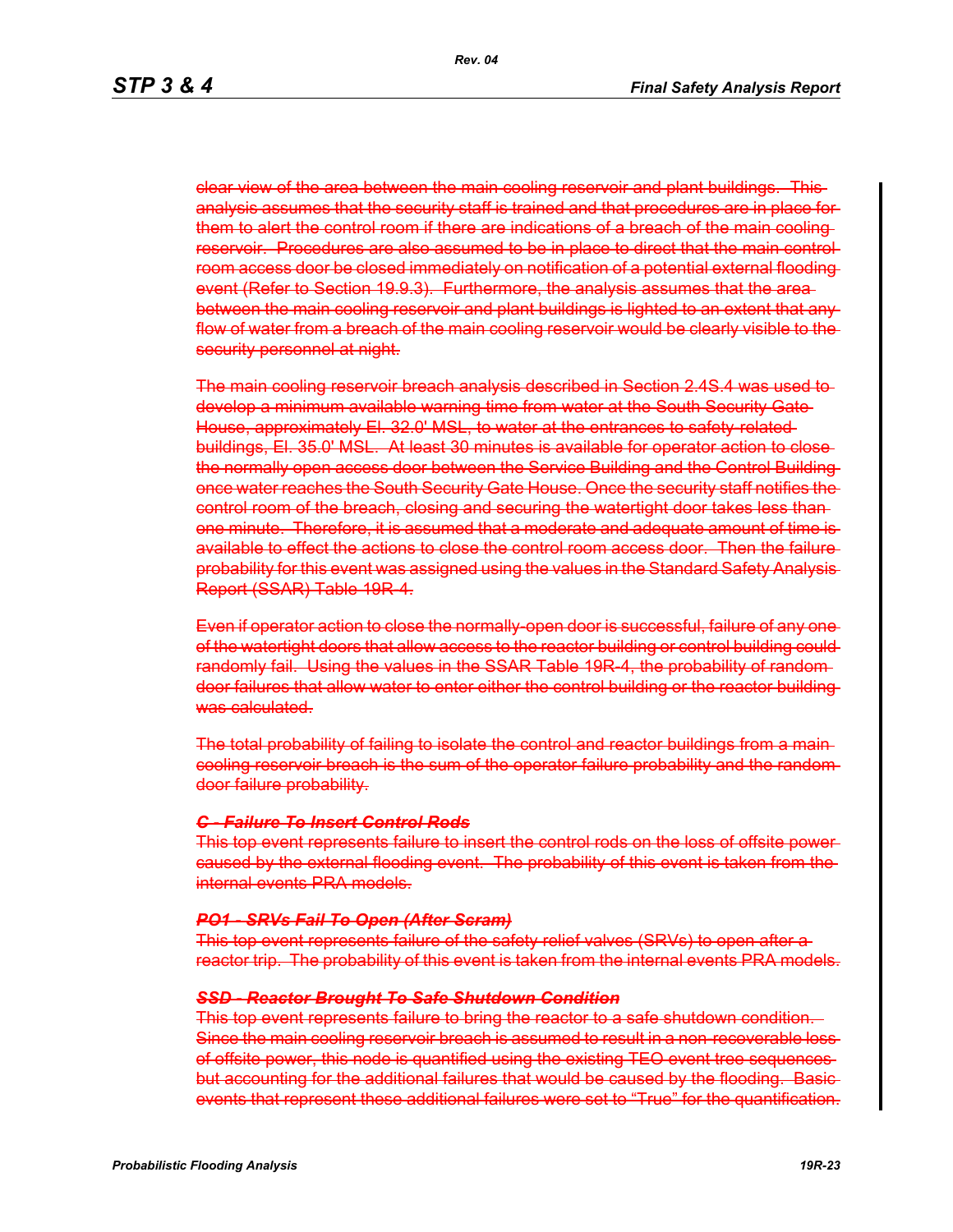The 11 core damage sequences from TEO were quantified to produce the conditional probability of core damage given that an external flooding event occurred. The resulting probability is determined to be low.

Since failure of each of the top nodes on the IEBMCR event tree results in core damage and since each of the top nodes is independent of the others, the total CDF for a main cooling reservoir breach is the product of the initiating event frequency, the success probability of any previous nodes, and the top node failure probability. The total CDF for a breach of the main cooling reservoir is determined to be very low.

### **19R.7.5.3 Total External Flooding Event CDF**

STP DEP T1 5.0-1

The total CDF from the external flooding event is determined to be very low.

### **19R.7.6 Important External Flooding-Related Design Features**

STP DEP T1 5.0-1

There are several design features important to minimizing external flood-related risk. One is that all plant entrances and penetrations located below the maximum flood level are protected by watertight barriers or doors. Also, a clear view is provided from plant buildings to the main cooling reservoir thereby allowing for timely notification to the main control room of a main cooling reservoir breach.

### **19R.7.7 Operator Actions Related to External Flooding**

STP DEP T1 5.0-1

One operator action is important to external flooding risk. This action, timely closure of the watertight door at the entrance to the main control room is similar to the event included in section 19R.6.4. However, the cues to initiate the action for the external flooding event is different than for internal flooding.

### **19R.7.8 External Flooding Reliability Goals (Input to RAP)**

STP DEP T1 5.0-1

The results of the external flooding analysis show that watertight doors are important to reducing external flood-related risk. Watertight doors are included as input to the RAP because of internal flooding events. The information from Section 19R.6.5 related to watertight doors is also applicable to the external flooding event and is applied to all external watertight doors on the reactor and control buildings.

### **19R.7.9 Conclusions**

STP DEP T1 5.0-1

The conclusions from the ABWR probabilistic external flooding analysis are that the risk from external flooding is acceptably low, even with the assumption that the watertight normal access door to the control roomis open. It is also concluded that the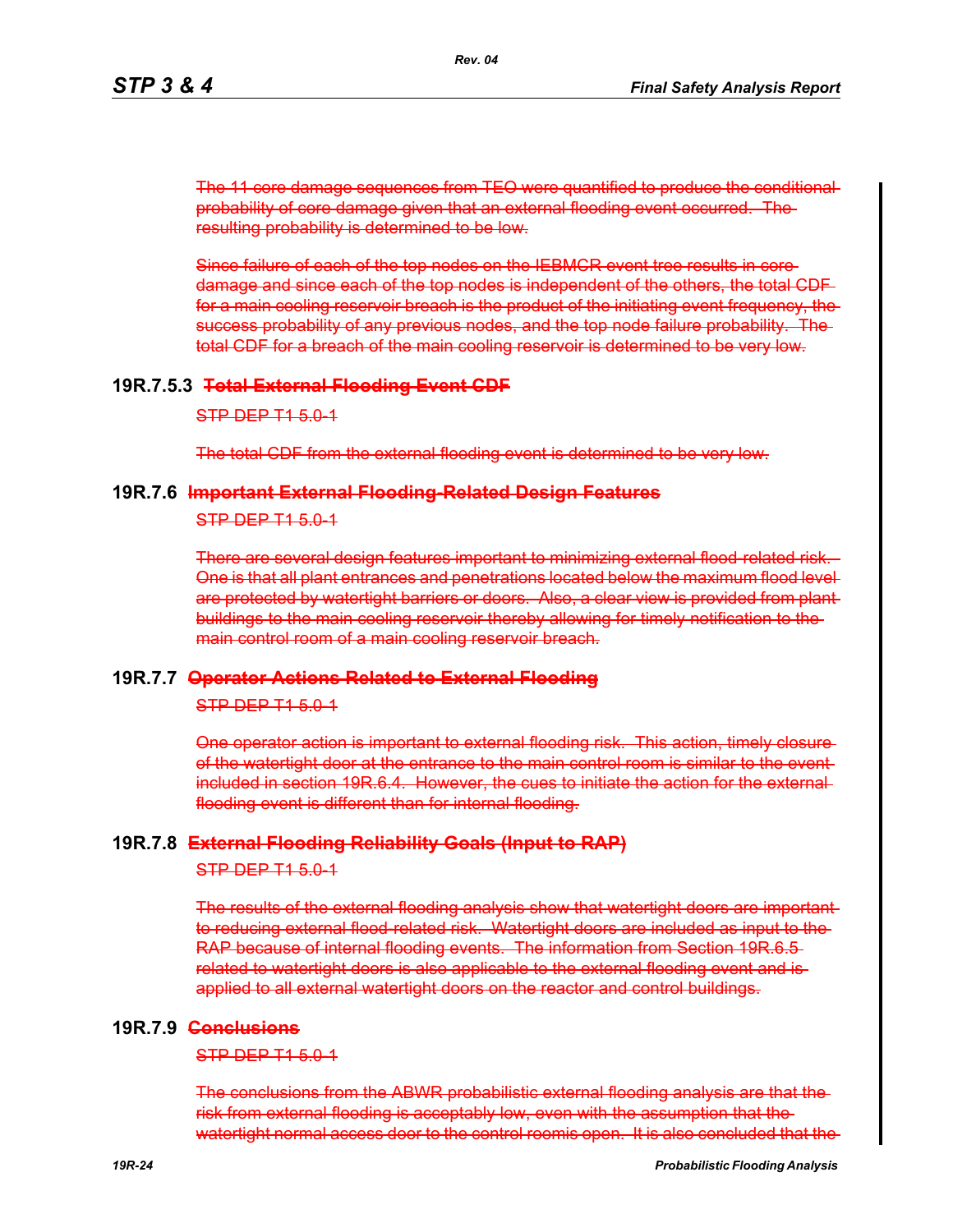incremental risk from external flooding events is within the goals for an increase in CDF or LERF.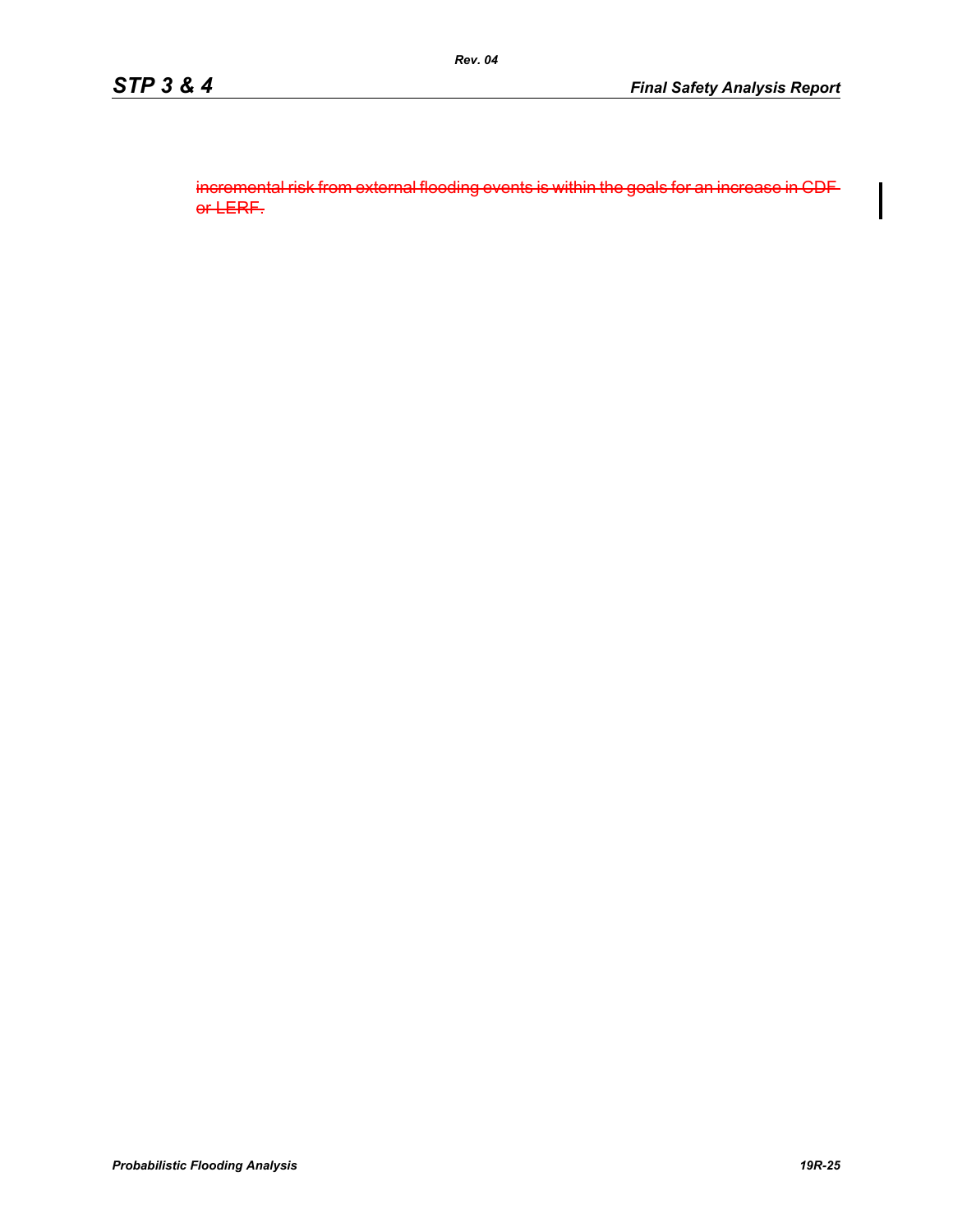### **19R.8 References**

The following site-specific supplement provides references.

- 19R-1 STPEGS 1&2 UFSAR Section 2.4, Hydrologic Engineering, Revision 13.
- 19R-2 "Prediction of Embankment Dam Breach Parameters," DSO-98-004, Dam Safety Office, Water Resources Research Laboratory, US Department of the Interior, Bureau of the Interior, July, 1998.
- 19R-3 South Texas Project Electric Generating Station Level 2 Probabilistic Safety Assessment and Individual Plant Examination, Revision 0.
- 19R-4 ANS 2.8-1992, Determining Design Basis Flooding at Power Reactor Sites, American Nuclear Society, 1992.
- 19R-5 Addenda to ASME/ANS RA-S–2008, Standard for Level 1/ Large Early Release Frequency Probabilistic Risk Assessment for Nuclear Power Plant Applications, ASME/ANS RA-Sa–2009, American Society for Mechanical Engineers and American Nuclear Society, February, 2009.
- 19R-6 "Procedural and Submittal Guidance for the Individual Plant Examination of External Events (IPEEE) for Severe Accident Vulnerabilities," Report NUREG-1407, U.S. Nuclear Regulatory Commission (1991).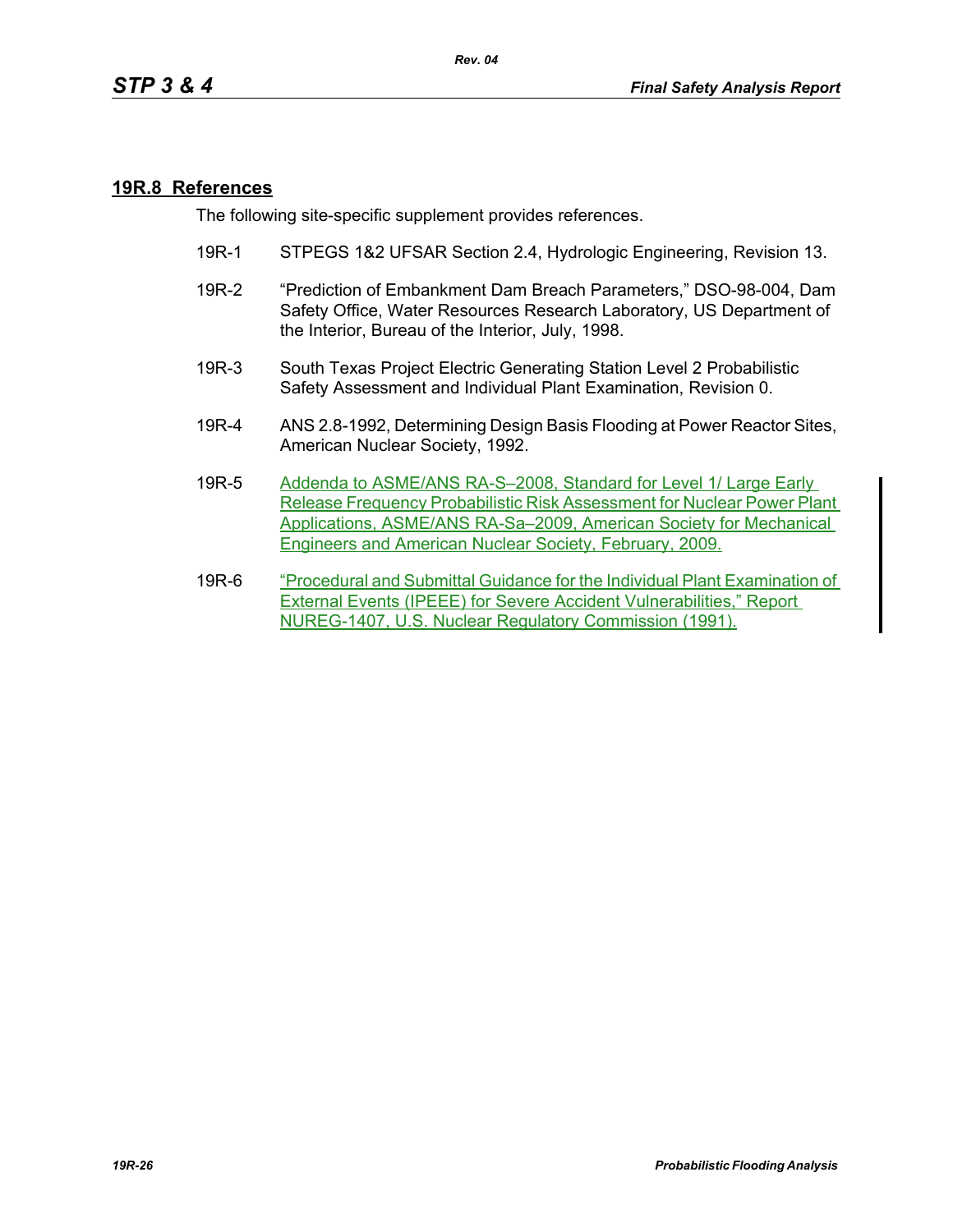| <b>Source</b>                                     | Capacity                                                           | <b>Flow Rate</b>                                                                                                         | <b>Turbine</b><br><b>Building</b> | <b>Control</b><br><b>Building</b> | <b>RSW</b><br><b>Pump</b><br><b>House</b> | <b>Reactor</b><br><b>Building</b> | <b>Service</b><br><b>Building</b> | Radwaste<br><b>Building</b> |
|---------------------------------------------------|--------------------------------------------------------------------|--------------------------------------------------------------------------------------------------------------------------|-----------------------------------|-----------------------------------|-------------------------------------------|-----------------------------------|-----------------------------------|-----------------------------|
| <b>Reactor Service Water Unlimited</b><br>(RSW)   |                                                                    | 499.67-675<br>liters/sec/divpump.<br>(7,92010.700<br>GPM/ <del>div</del> pump.)<br>(6 pumps)                             |                                   | $\chi$                            | $\boldsymbol{\mathsf{X}}$                 |                                   |                                   |                             |
| <b>Turbine Service Water</b>                      | Unlimited                                                          | 42,6481.278 liters/s/pump<br>(45,00020.255 GPM/Pump)<br>(3 pumps)                                                        | X                                 |                                   |                                           |                                   |                                   |                             |
| Circulating Water (CW) Unlimited                  |                                                                    | 42,64818.927/iters/s/pump<br>(200,00300,000<br>GPM/pump)<br>$(34$ pumps)                                                 | $\pmb{\times}$                    |                                   |                                           |                                   |                                   |                             |
| Fire Water                                        | 1,249,182 liters/tank<br>(330,000 gal/tank)<br>$(2 \text{ tanks})$ | 9.4694.6 liters/s/2-pumps<br>(4502788 GPM/pump<br>(2 pumps)                                                              | $\chi$                            | $\chi$                            | $\boldsymbol{X}$                          | $\chi$                            | $\chi$                            | $\chi$                      |
| <b>Reactor Building</b><br>Cooling<br>Water (RCW) | 257,407 liters/div.<br>(68,000 gal/div)                            | 360.874040 liters/s (A,B)<br>(5,7206252 GPM (A,B)<br>305.36344 liters/s (C)<br>(4,8405466 GPM (C)                        |                                   | $\chi$                            |                                           | $\chi$                            |                                   | $\chi$                      |
| <b>HVAC Normal Cooling</b><br>Water (HNCW)        | 113,562 liters<br>(30,000 gal)                                     | 406.94286 liters/s<br>(46954535 GPM)<br>$(5$ pumps)                                                                      |                                   | $\chi$                            |                                           | $\chi$                            | $\chi$                            | $\chi$                      |
| <b>HVAC Emergency</b><br>Cooling Water (HECW)     | 113,562 liters<br>$(30,000 \text{ gal})$                           | 7.57 - 43.8815.77 liters/s<br>(120-200250 GPM)<br>(Chilled)<br>21.51-35.58 liters/s<br>$(341 - 564)$ GPM)<br>(Condenser) |                                   | $\chi$                            |                                           | $\chi$                            | $\chi$                            | $\boldsymbol{X}$            |

Probabilistic Flooding Analysis *Probabilistic Flooding Analysis 19R-27*

*Rev. 04*

**19R-27**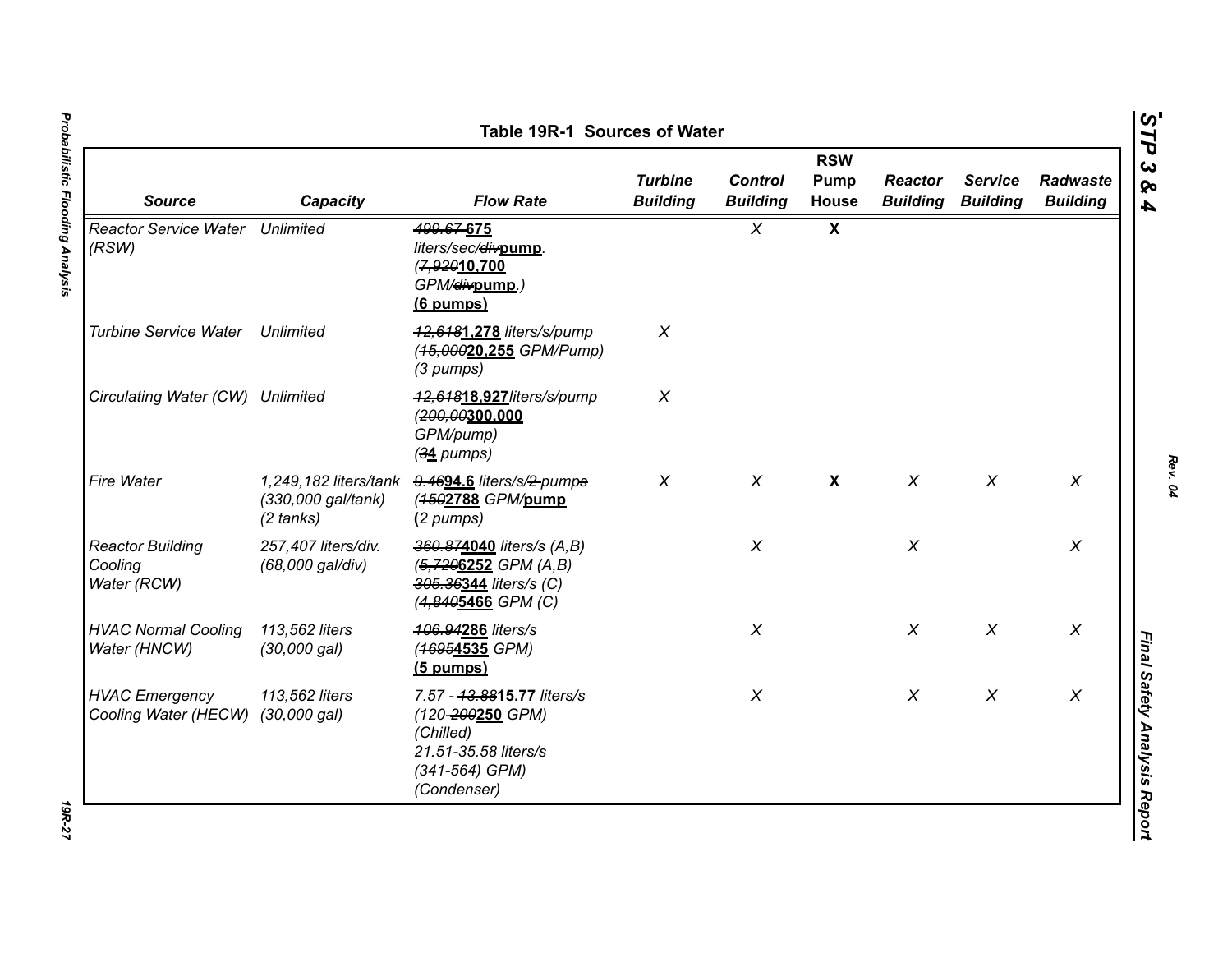| <b>RSW</b>                            |                                                       |                                                           |                                   |                                   |                           |                                   |                                   |                             |
|---------------------------------------|-------------------------------------------------------|-----------------------------------------------------------|-----------------------------------|-----------------------------------|---------------------------|-----------------------------------|-----------------------------------|-----------------------------|
| <b>Source</b>                         | Capacity                                              | <b>Flow Rate</b>                                          | <b>Turbine</b><br><b>Building</b> | <b>Control</b><br><b>Building</b> | Pump<br>House             | <b>Reactor</b><br><b>Building</b> | <b>Service</b><br><b>Building</b> | Radwaste<br><b>Building</b> |
| Makeup Water<br>(Condensate)          | 2,108,468 liters<br>(557,000 gal)                     | 104.10 liters/s<br>$(1,650$ GPM)                          | $\pmb{\chi}$                      |                                   |                           | $\chi$                            |                                   | $\boldsymbol{\mathsf{X}}$   |
| Makeup Water<br>(Purified)            | 757,080 liters<br>(200,000 gal)                       | 19.43 liters/s<br>(308 GPM)                               |                                   |                                   |                           | $\pmb{\mathsf{X}}$                |                                   |                             |
| <b>Turbine Cooling Water</b><br>(TCW) | 378,540 liters<br>$(100,000$ gal)                     | 1829.612524 liters/s<br>(29,00040,000 GPM)                | $\chi$                            |                                   |                           |                                   |                                   |                             |
| Feedwater                             | 757,080 liters                                        | 2110.822750 liters/s<br>(33,60043,600 GPM)<br>$(4$ pumps) | $\boldsymbol{X}$                  |                                   |                           |                                   | $\pmb{\times}$                    |                             |
| <b>City Water Suppression</b><br>Pool | <b>Unlimited 3,579,754</b><br>liters<br>(947,674 gal) | 12.62 liter/s                                             |                                   |                                   | $\boldsymbol{\mathsf{X}}$ |                                   |                                   |                             |
|                                       |                                                       |                                                           |                                   |                                   |                           |                                   |                                   |                             |
|                                       |                                                       |                                                           |                                   |                                   |                           |                                   |                                   |                             |
|                                       |                                                       |                                                           |                                   |                                   |                           |                                   |                                   |                             |
|                                       |                                                       |                                                           |                                   |                                   |                           |                                   |                                   |                             |
|                                       |                                                       |                                                           |                                   |                                   |                           |                                   |                                   |                             |
|                                       |                                                       |                                                           |                                   |                                   |                           |                                   |                                   |                             |
|                                       |                                                       |                                                           |                                   |                                   |                           |                                   |                                   |                             |

*STP 3 & 4*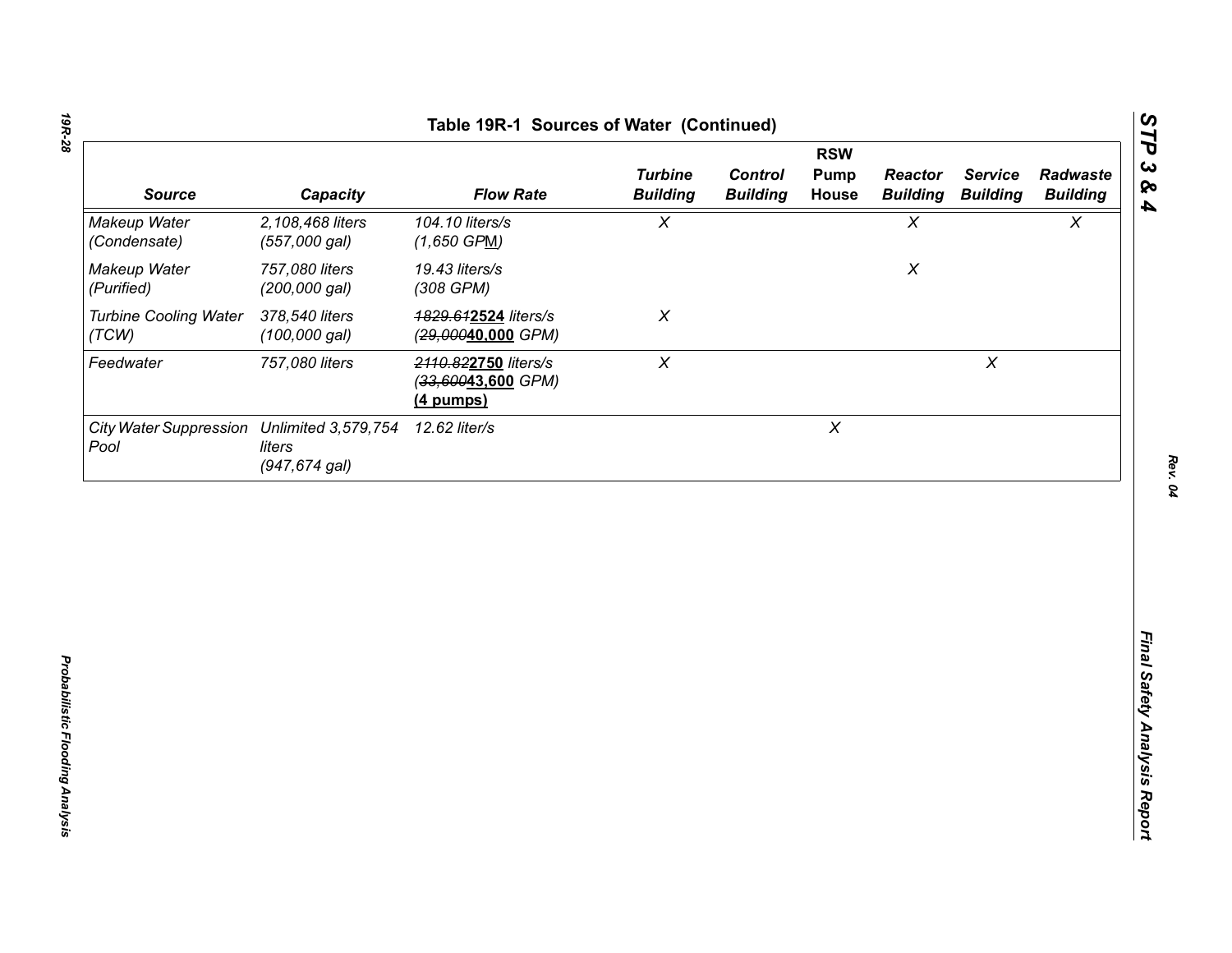## **Table 19R-6 Internal Flooding Core Damage Frequency (CDF)**

The information in this table is incorporated by reference with the following site-specific supplement: L-states that low PCHS is not applicable to STP 3 & 4. The results for the site-specific RSW pump house internal flooding core damage frequency (CDF) applicable to the high PCHS of the STP 3&4 site is contained in plant-specific documentation that is not part of the FSAR.

| CDF (per reactor year) |                       |                              |  |  |  |  |
|------------------------|-----------------------|------------------------------|--|--|--|--|
| <b>Building</b>        | Low PCHS <sup>*</sup> | <b>High PCHS<sup>*</sup></b> |  |  |  |  |
| Turbine                | Not Applicable        |                              |  |  |  |  |
| Control                | Not Applicable        |                              |  |  |  |  |
| Reactor                | Not Applicable        |                              |  |  |  |  |
| <b>RSW Pump House</b>  | <b>Not Applicable</b> | $***$                        |  |  |  |  |
| Total                  | Not Applicable        |                              |  |  |  |  |

\* Not part of DCD (refer to SSAR).

\*\* Not part of FSAR (contained in plant-specific PRA documentation).

 $\mathbf{I}$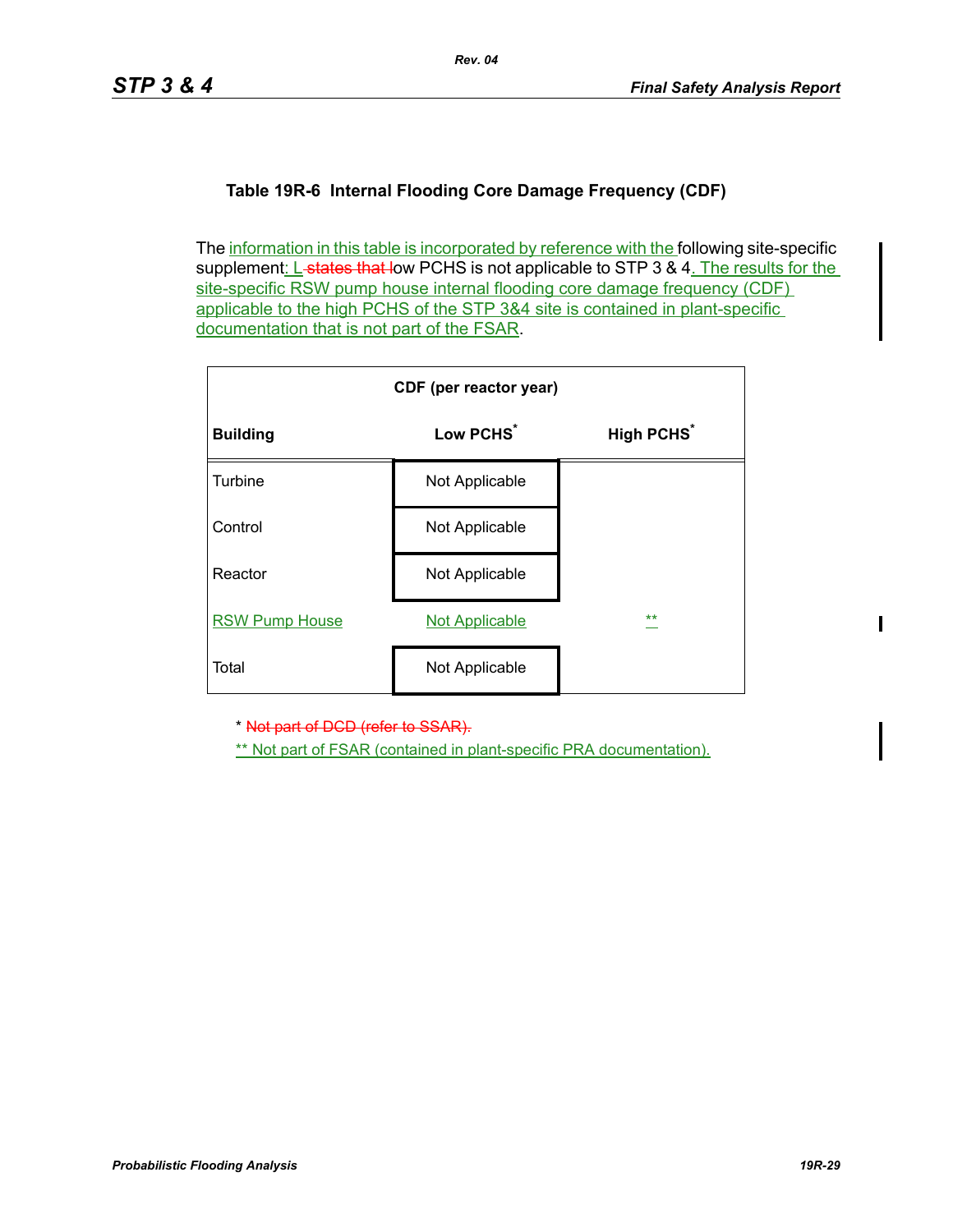| <b>Feature</b>                                                                                                                                                  | <b>Benefit</b>                                                                            |
|-----------------------------------------------------------------------------------------------------------------------------------------------------------------|-------------------------------------------------------------------------------------------|
| <b>RSW Pump House</b>                                                                                                                                           |                                                                                           |
| RSW pump rooms and electrical and HVAC<br>rooms have watertight doors.                                                                                          | Prevent flooding in one division from<br>affecting other divisions.                       |
| Watertight doors in the RSW pump house<br>are alarmed in the Control Room if not<br>dogged closed                                                               | Additional barrier to ensure watertight<br>integrity between pump rooms is<br>maintained. |
| Floor drains route water to first floor (RSW)<br>pump rooms).                                                                                                   | Protects equipment in rooms from water<br>damage and directs water to sump pumps.         |
| RSW pump rooms have sump pumps.                                                                                                                                 | Remove flood water from room to prevent<br>damage to equipment.                           |
| RSW pump room floor water level sensors<br>alarm at 0.4 meter and trip RSW pumps and<br>close redundant isolation valves at 1.5<br>meters in affected division. | Alert operator to RSW leak and shutoff RSW<br>supply if flooding were to continue.        |
| RCW/RSW room floor water level sensors alarm at<br>0.4 meter and trip RSW pumps and close redundant<br>isolation valves at 1.5 meters in affected division.     | Alert operator to RCW leak and shutoff RSW<br>supply if flooding were to continue.        |

# **Table 19R-7 ABWR Features to Prevent/Mitigate Flooding (Continued)**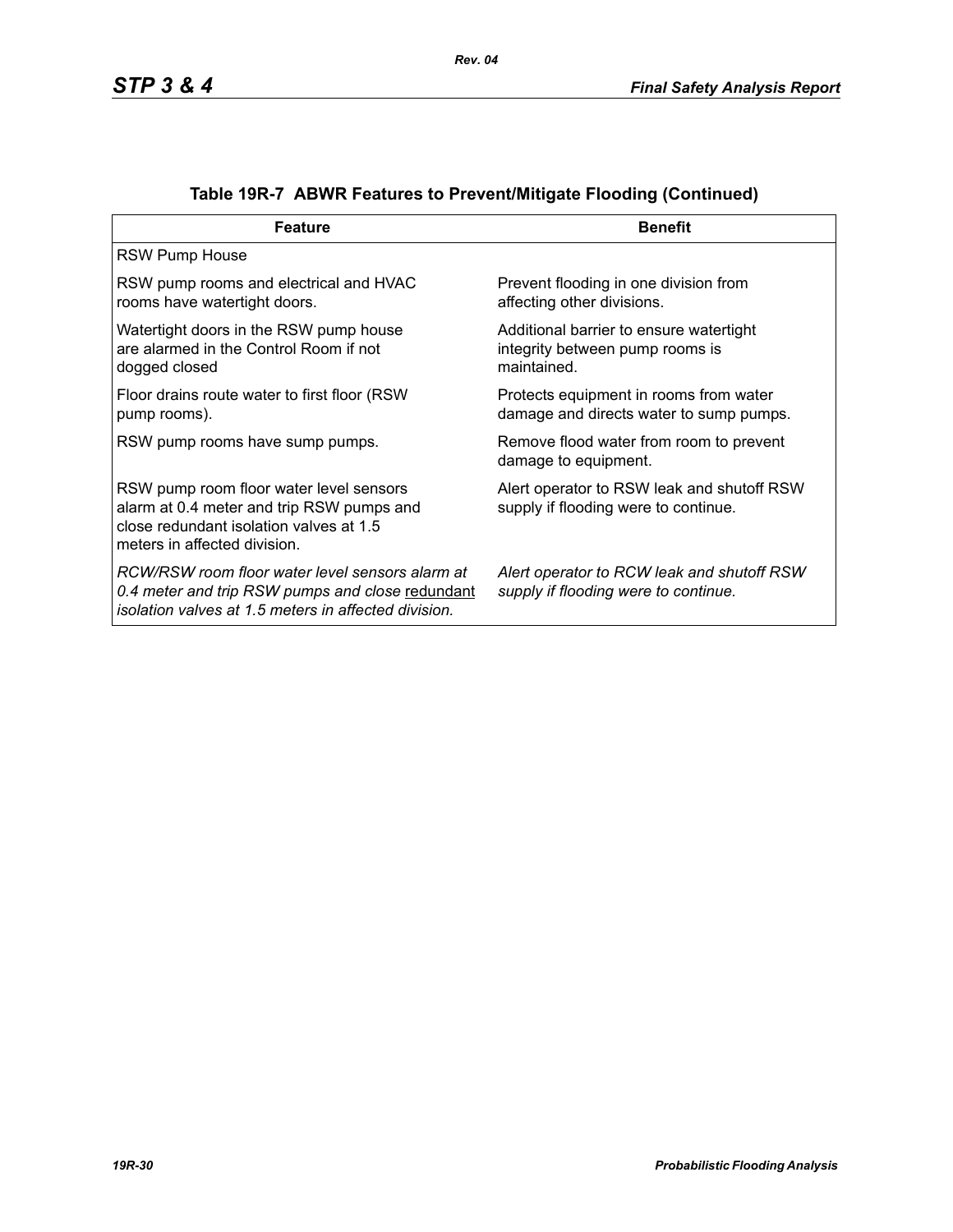# **Figure 19R-6 Reactor Building Arrangement - Elevation 12300 mm (1F)**

*Rev. 04*

Figure 19R-6 is replaced by Chapter 21, Figure 1.2-8.